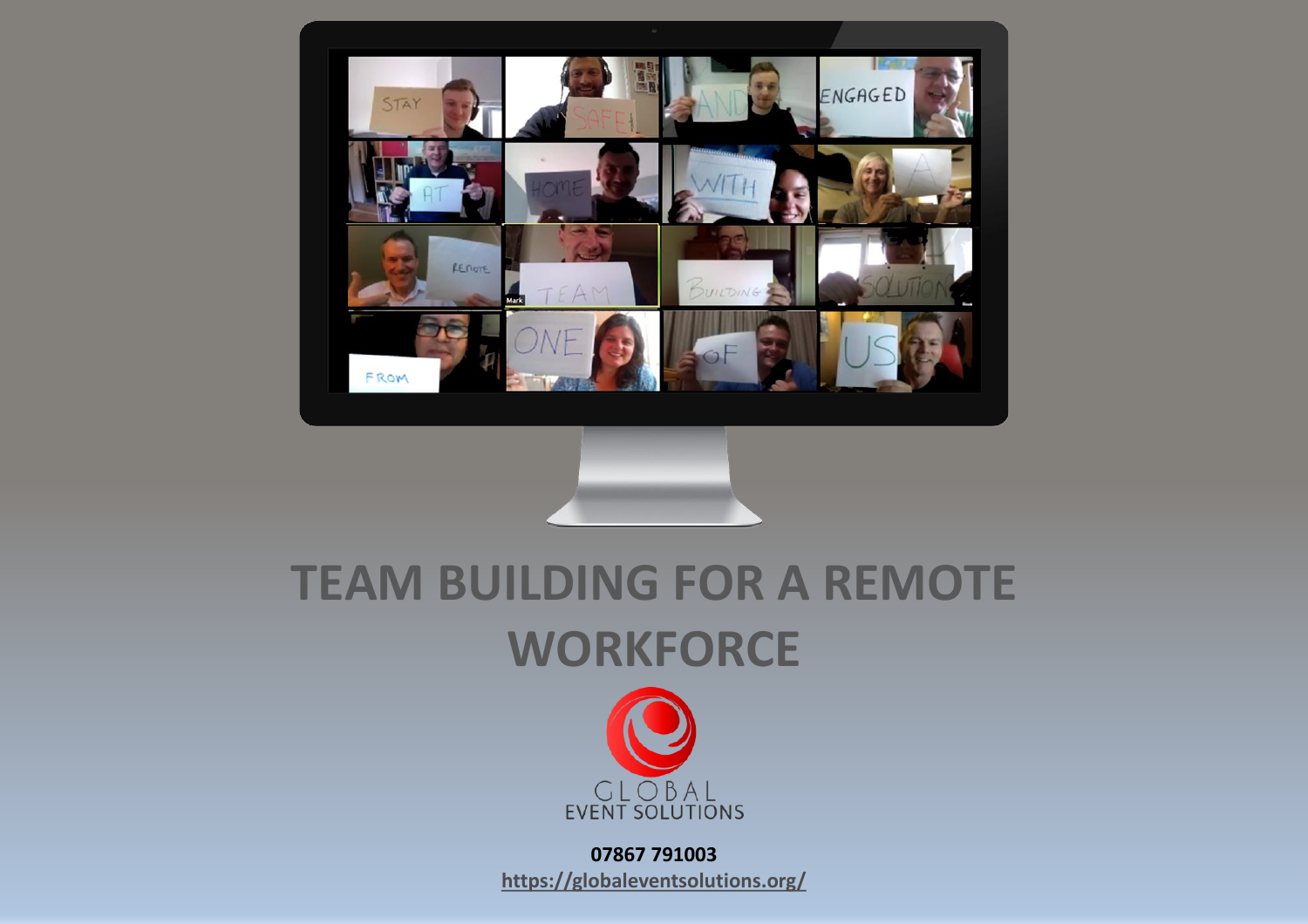#### REMOTE **ACTIVITIES**

- **1. Edible Painting**
- **2. Party n Paint**
- **3. Let's Get Quizzical**
- **4. Game Show**
- **5. Through the Decades**
- **6. Spy School Training**
- **7. Virtual Away Day**
- **8. Virtual Escape – Arctic Survival**
- **9. Virtual Escape – Art Heist**
- **10. Murder Mystery**
- **11. Murder on the Train**
- **12. Murder on the Slopes**
- **13. Around the World**
- **14. Around the World Festive Special**
- **15. Beat the Screen**
- **16. Festive Social**
- **17. Pirates Cove Scavenger Hunt**
- **18. The Big Picture**
- **19. Musical Bingo**
- **20. Dabbers Bingo**
- **21. Zero Hour**
- **22. Play Your Games Right**
- **23. Crystal Mazed**
- **24. Horses, Hogs & Hounds**
- **25. Bear Grylls Survival Challenge/Summit Experience**
- **26. Italian Cookery**
- **27. Virtual Mixology**
- **28. Virtual Christmas Mixology**
- **29. Virtual Gin Tasting**
- **30. Virtual Whisky Tasting**
- **31. Virtual Beer Tasting**
- **32. Virtual Wine Tasting**
- **33. Flavour Explorer Sensory Challenge**
- **34. Virtual Chocolate Challenge**
- **35. Premium Virtual Wine/Ale/Whisky & Cheese Tasting**

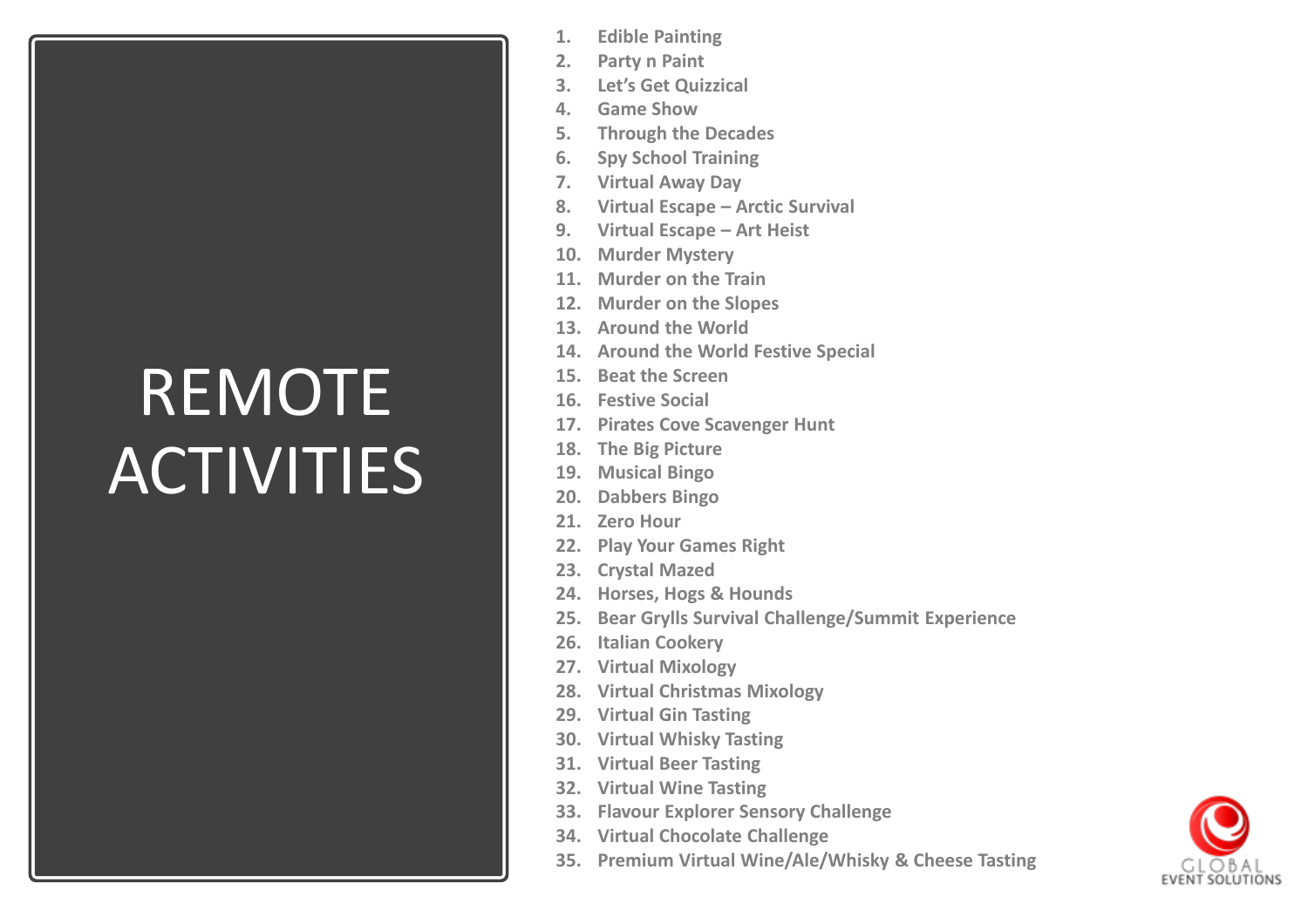### Edible Painting

We begin by teaching you how to make edible paints before taking you on a journey of artistic discovery playing with mystery flavoured paints, colour fusions, abstract candy marks and more, using these new-found skills to complete quick-fire challenges, sumptuous self-portraits with a twist and a rather lovely pièce de résistance so good you'll want to frame it. Or just eat it.

We munch, blend, paint and lick our way through canvas after canvas during this unique 60 minute session. It's created simply with one thing in mind: to release your inner Picasso. Whether you're a closet impressionist or if paint-by-numbers is more your thing, this session is for anyone who can hold a paintbrush!

And the best part? You can eat it all - canvases, tools and the paints!

Your pack will include multiple edible canvases, five coloured and flavoured paints, a wobble pen, an artist's palette and other tasty tools of the trade…

Lasts around 60 mins

**Cost: £45 + VAT per person** NB: Minimum Numbers 40. UK Delivery included

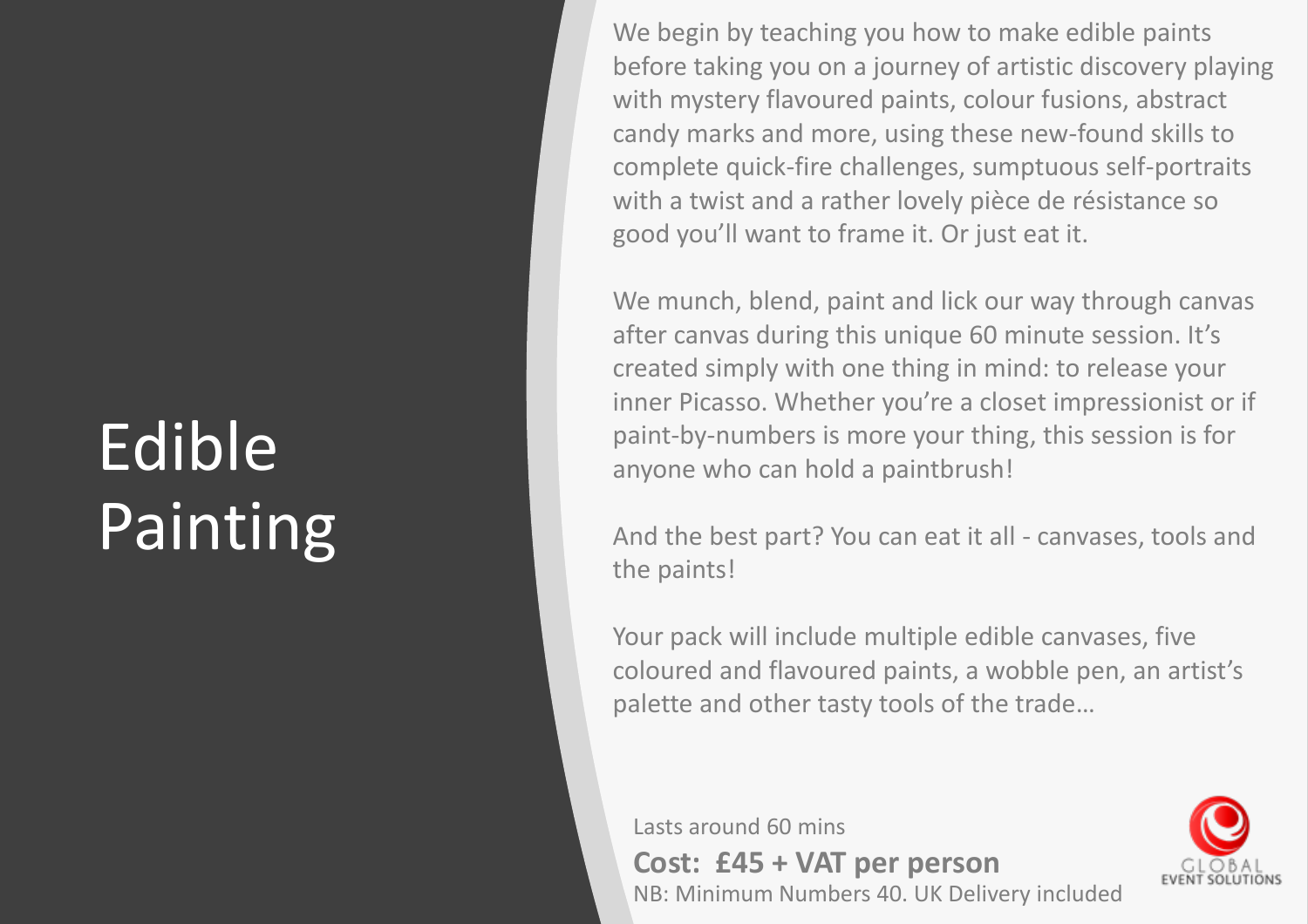#### Party n **Paint**

Party n Paint are offering exclusive, online, professional art sessions to encourage your employees to stay creative and inspired!

A fully interactive online session run by our resident artist alongside a Party n Paint DJ!

Our artist will guide employees through a step -by -step tutorial of an original canvas painting all while our DJ keeps you entertained with great music to accompany your creativity

A bespoke Party n Paint Art Kit with everything they need will be sent to every employee's doorstep You can also pick which painting you would like your team to paint!

As our sessions are live and interactive your team are able to ask questions throughout the process through our online chat forum! Whether it's simply to ask the artist to repeat a step or for the DJ to play their favourite song!

**Your kit will include everything you need to take part!** 16 x 20 Primed Cotton Canvas, X 10 Paintbrushes, X 12 Acrylic Paint Pack, Paint Palette, Mini bottle of Bubbly, Reference Picture, Instructions

Lasts up to 90 mins. Min 10 Max 150

**Cost: £50 + VAT per person plus £250 + VAT facilitation fee. Add a Cheese & Wine hamper for £40 + VAT pp.**

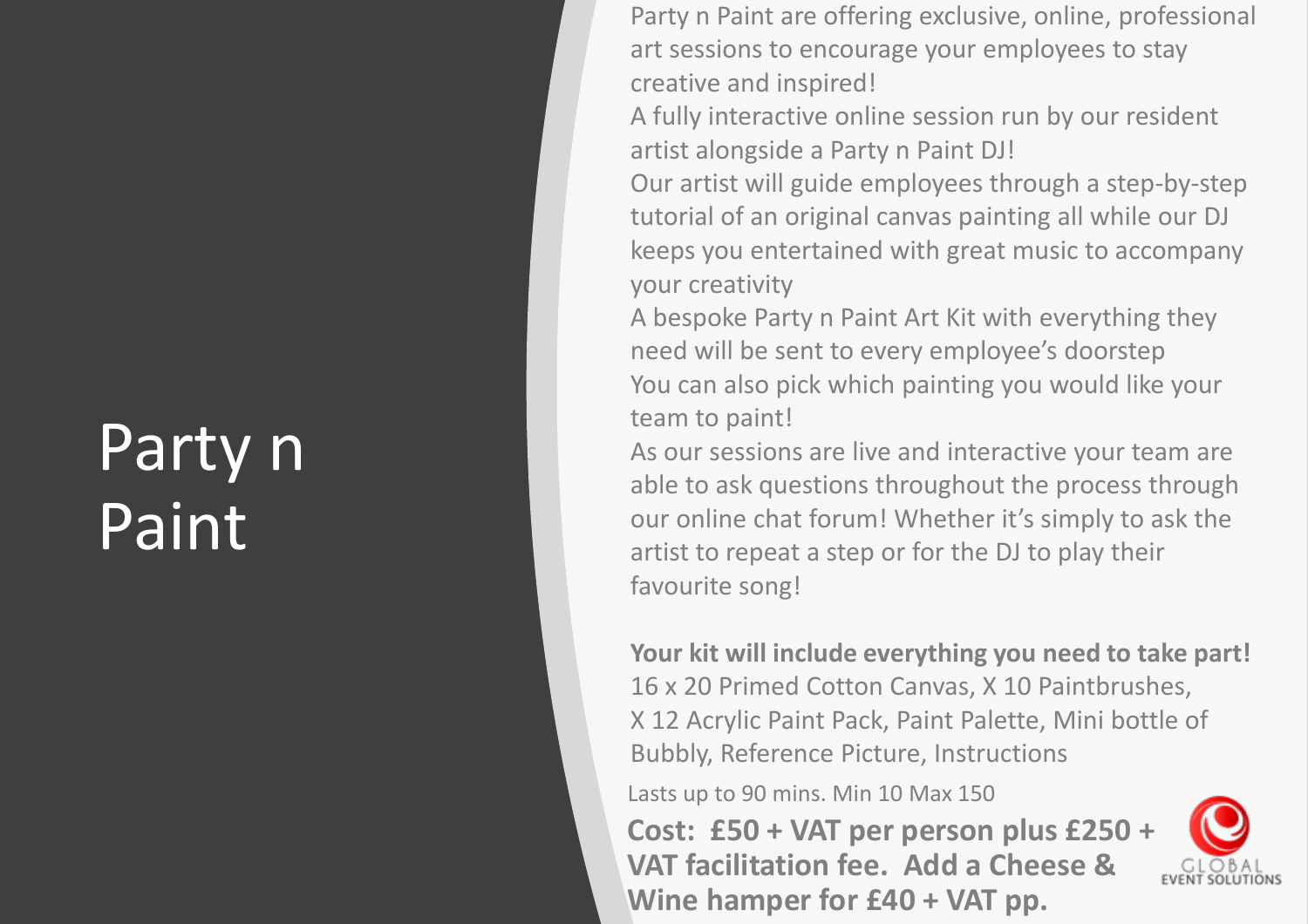# Let's Get Quizzical Great For:

Give your team a well deserved boost with our actionpacked Team Quiz! Do not fear, this isn't just your average quiz - our mix of trivia challenges and fun, creative tasks ensures there's something for everyone, and most importantly allows people to participate from the office or home, in person or virtually - everyone can join the fun!

Made up of three interactive rounds, our Let's Get Quizzical team quiz has been designed to keep teams connected and engaged, and encourages participants to let their hair down and have a laugh. It's the perfect interactive activity to combat loneliness and prevent isolation whilst working remotely.

- Social Interaction
- Fun Frenetic Energy
- Replacing After Work Social
- Fun Competition

Lasts 75 minutes

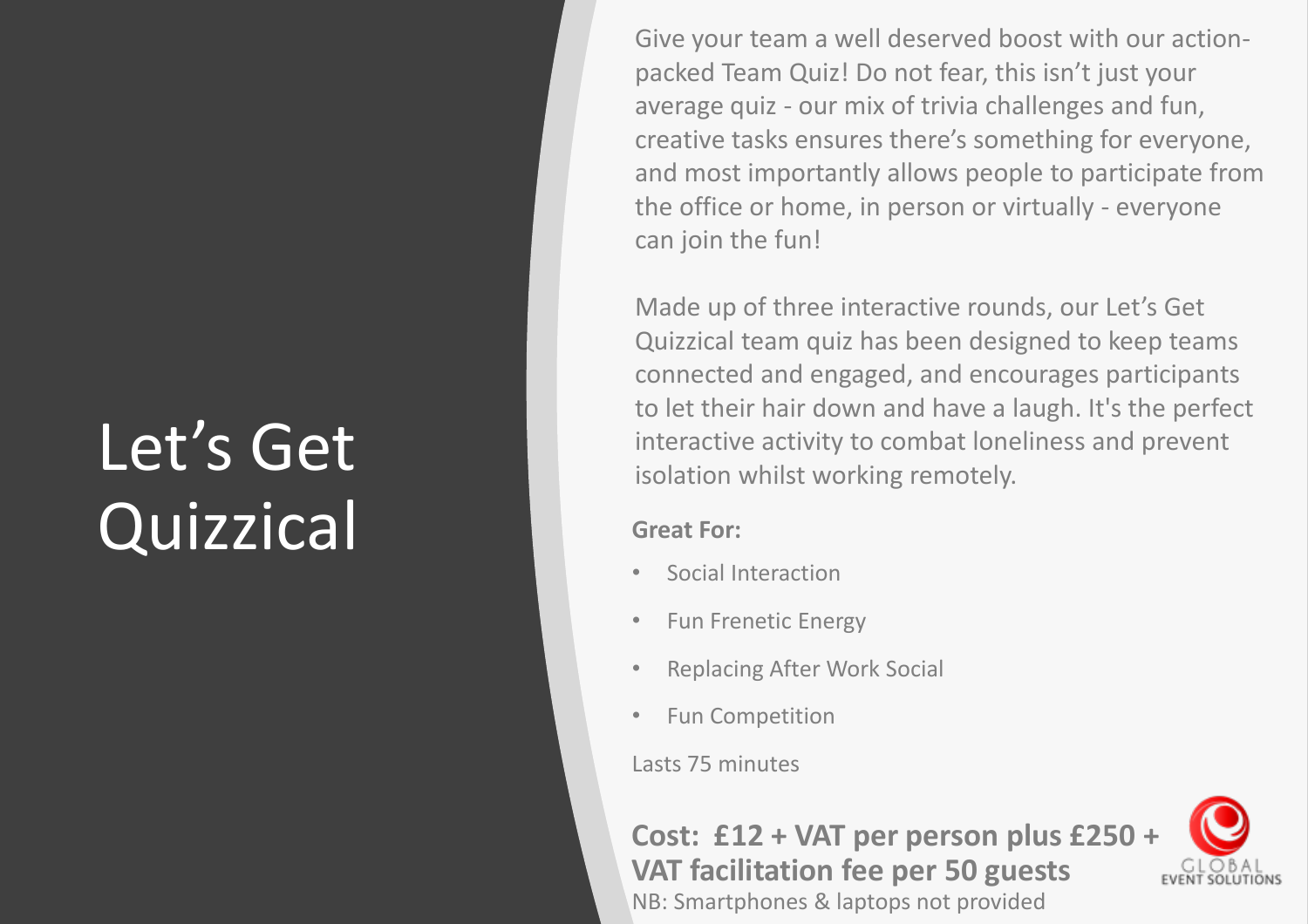#### Game Show

Have you ever dreamed of being in 'the chair' on Who Wants to be a Millionaire, or spinning the Wheel of Fortune? New to our remote series, our Game Show Quiz is inspired by the very best television game shows...

'Channel' your TV knowledge in this entertaining quiz that will see you and your team playing through three interactive rounds of trivia and putting creative skills to the test in photo and video challenges! Within each lively category you'll complete questions and tasks based on much-loved classics. But watch out for the bonus challenges (you can't phone a friend or ask the audience!)

Hosted via video conference and one of our fabulous virtual event managers, teams will be up against the clock to complete each round and earn the most points before the timer hits zero.

Lasts 75 minutes

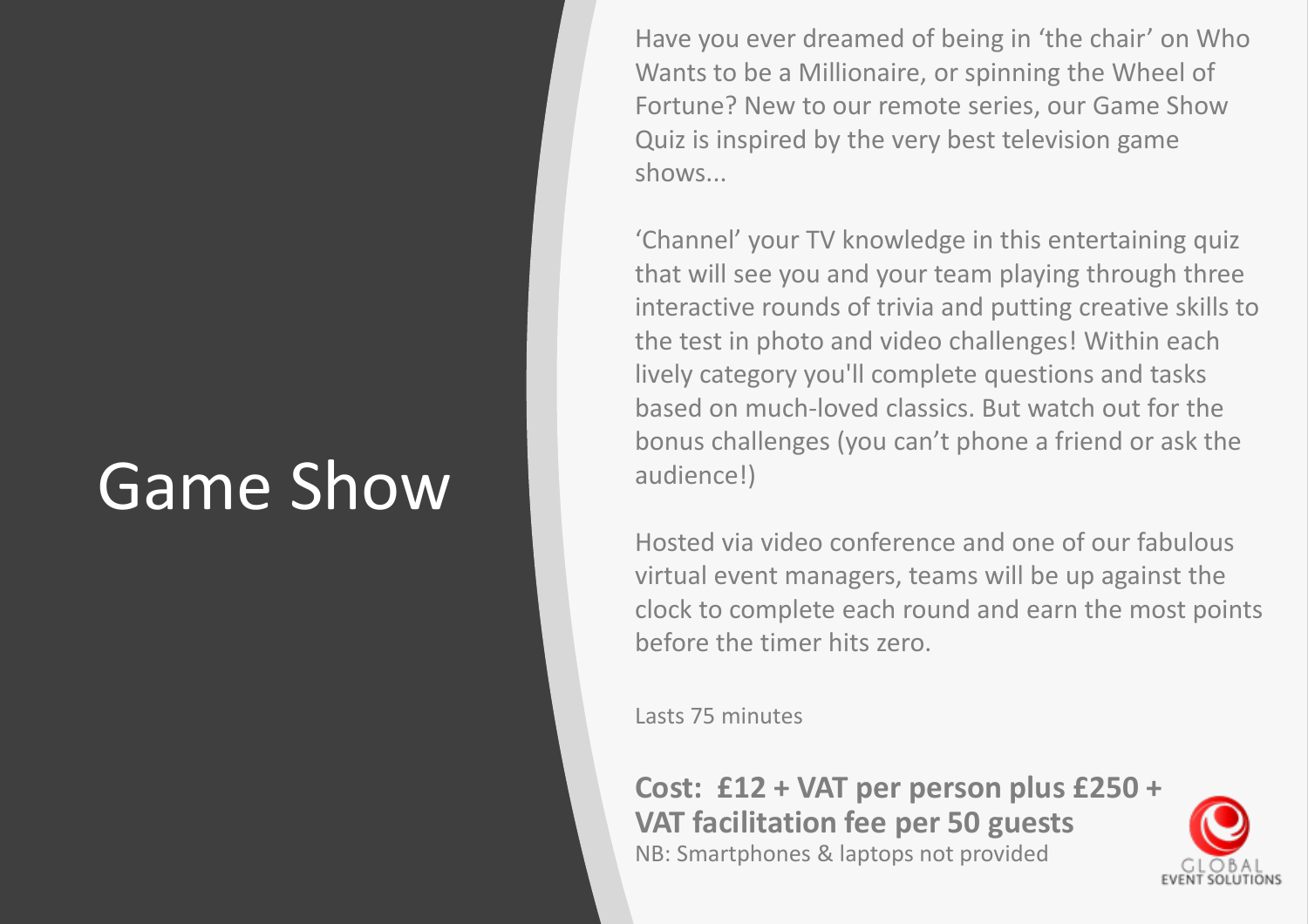#### Through the **Decades**

Were you lucky enough to live through the Swinging Sixties? Or maybe you were a 'noughties child'? Whatever your era, this nostalgic quiz has something for everyone!

Discover a virtual journey through the decades! Starting in the '60s, this time-travelling challenge will see players completing three rounds of trivia questions and creative tasks on film, music, gadgets and general trivia from each decade. They'll also need their wits (and memories) about them to conquer two highenergy Bonus Rounds, designed to bring their teamwork and creativity into the modern ages!

Hosted via video conference and one of our fabulous virtual event managers, teams will be up against the clock to complete each round and earn the most points before the timer hits zero.

Lasts 75 minutes

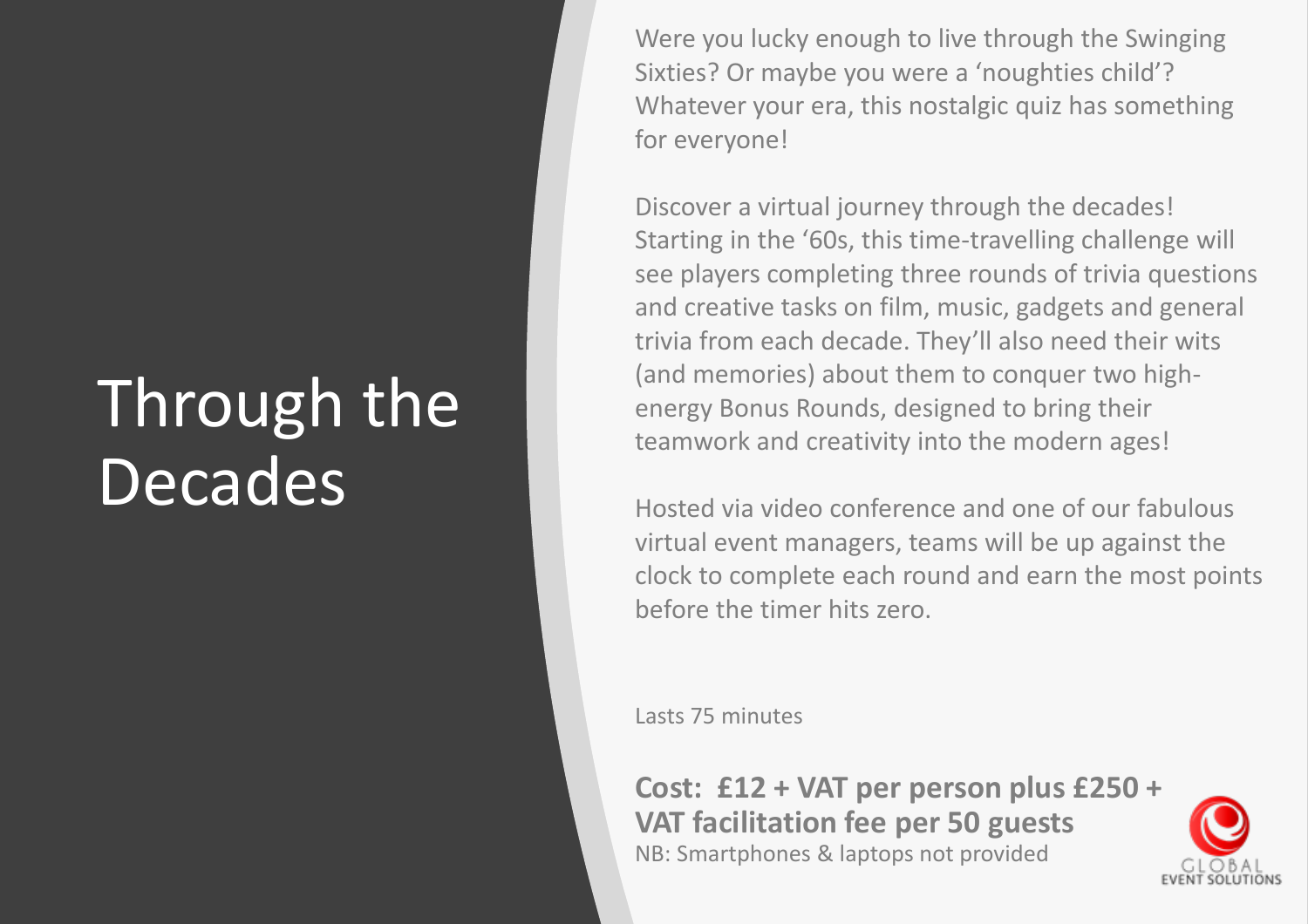### Spy School: **Training** Great For:

Learn to become the ultimate agent with this high-energy, competitive challenge! New to our remote series, Spy School: Training is designed to put your teamwork, communication and memory to the test.

Channel your inner James Bond to crack cryptic clues and decipher your way through three levels of top secret training tasks. But like any good spy knows, you'll also need your very best disguises for a creative challenge or two! It's a race against the clock to earn your badges and embark on your first mission.

Hosted via video conference and one of our virtual event managers, you and your team will have to get creative, unpick puzzles and solve the case to reign supreme and achieve top spy status.

- Problem Solving
- **Testing Memory**
- Team Communication
- Observational Skills

Lasts 90 minutes

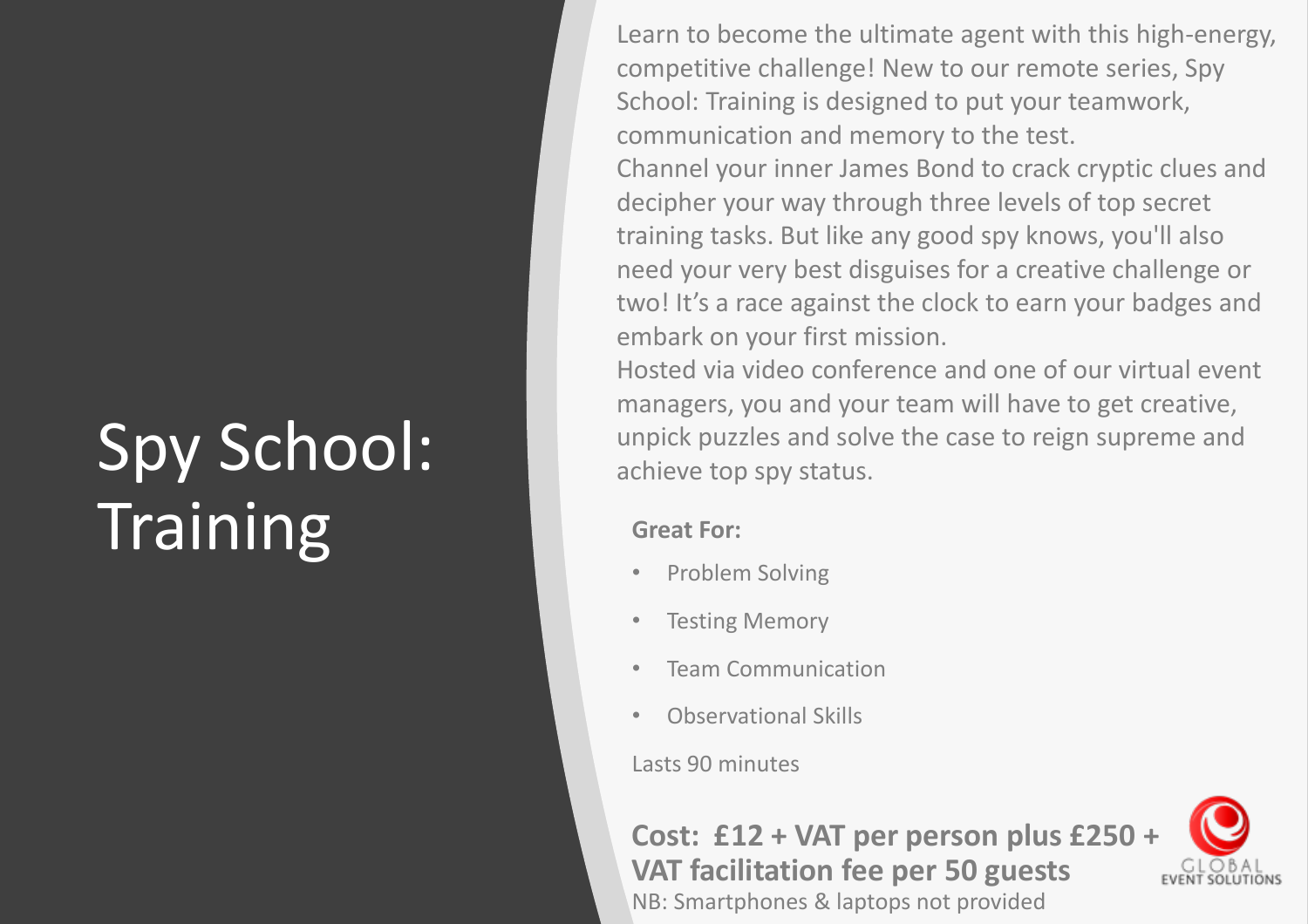### Virtual Awayday **If** Great For:

The aim of the game is simple … Score as many points as possible before you run out of time! Working in remote teams, you will need to decide upon the best answer to each question to win maximum points. Playing from any location including home, participants will use their own devices to answer questions and complete challenges.

Team strategy is the key to winning this challenge; players must communicate and work with the other remote players in order to progress. All whilst racing against the ticking clock!

- Combatting Loneliness
- Keeping teams Connected
- Decision Making Under Pressure
- Collaboration

Lasts up to 75 mins

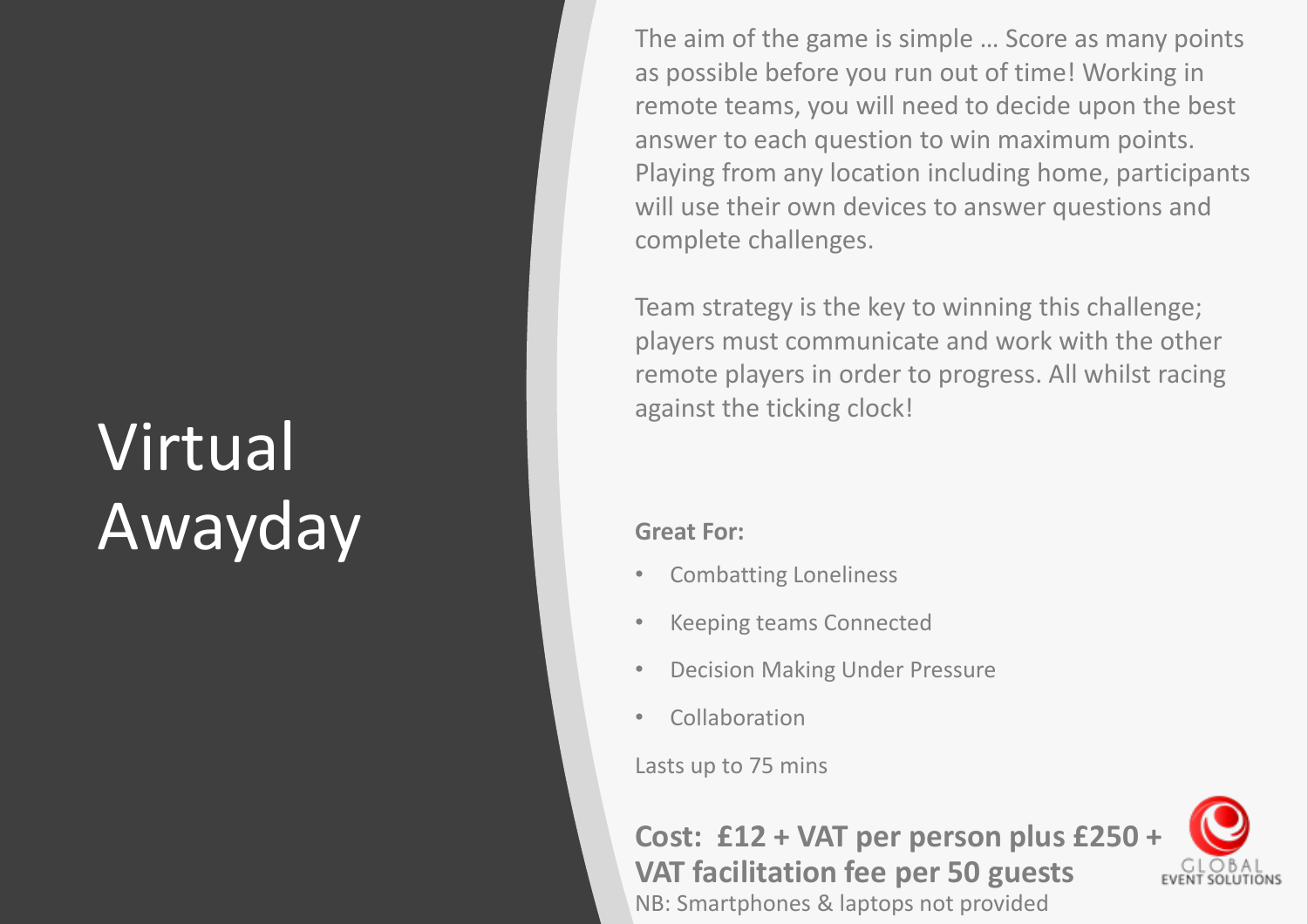### Virtual Escape – Arctic **Survival**

A highly engaging and experiential team event designed to put creative problem-solving skills to the test. Remote teams must complete a series of cryptic tasks, riddles and puzzles, with the goal of escaping our virtual room!

Hosted via video conference and one of our virtual event managers, participants will have to unpick evidence, unravel cryptic messages and avoid the curveballs that will be thrown at them along the way! Using image recognition and augmented reality technology, teams will have to scan the right objects via our Escape website to unlock tasks, challenges and codes in order to break free!

This snow-packed virtual adventure will see and your teams taking on an Arctic expedition like no other. You must work together to solve cryptic clues scattered throughout the abandoned Arctic hut, you will have to put your logical thinking and codecracking skills to the test in order to kickstart the generator, call for help and escape before the heavy snowfall and high winds leave you lost in the Arctic.Lasts up to 90 mins

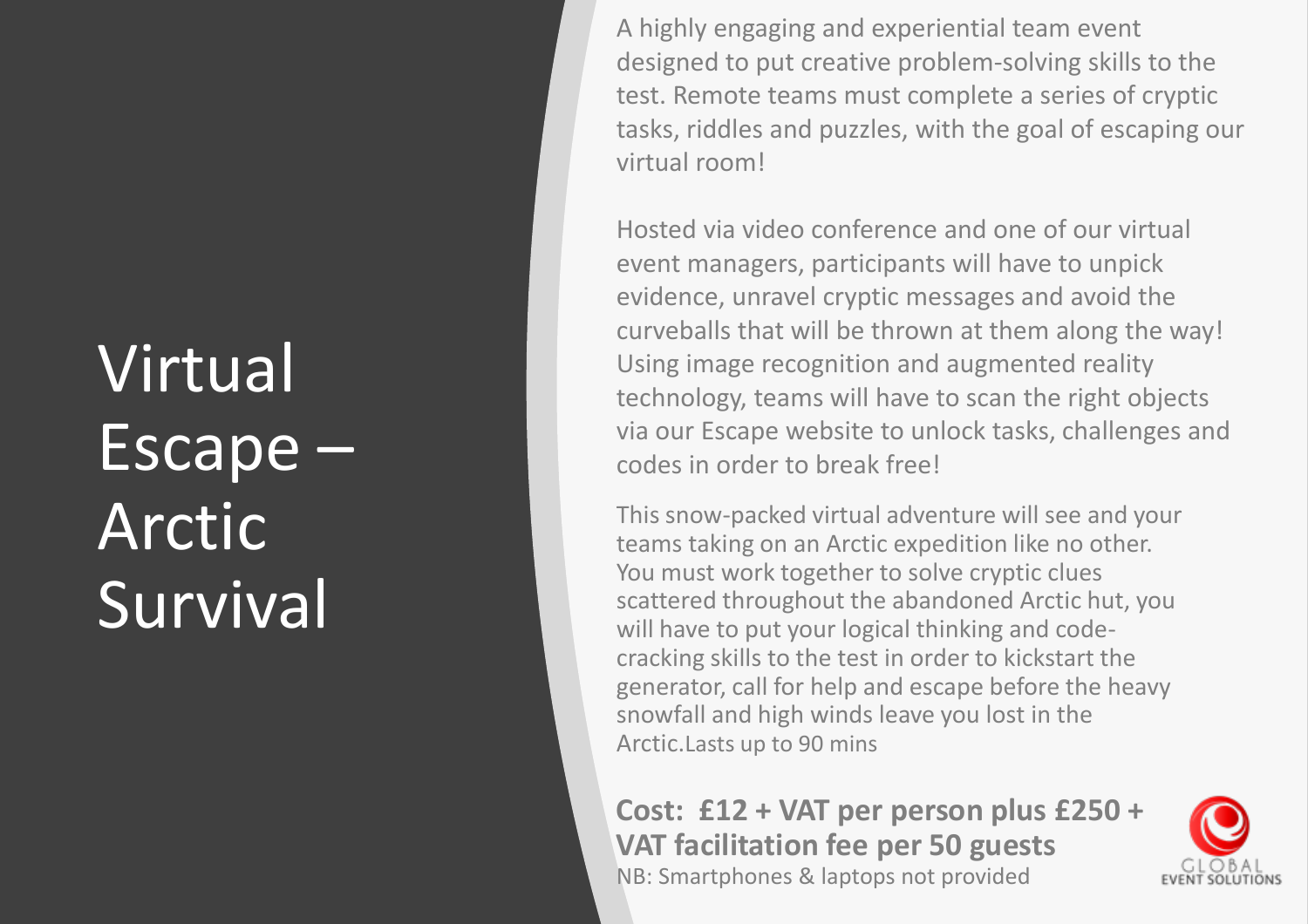### **Virtual** Escape – Art Heist

A highly engaging and experiential team event designed to put creative problem-solving skills to the test. Remote teams must complete a series of cryptic tasks, riddles and puzzles, with the goal of escaping our virtual room!

Hosted via video conference and one of our virtual event managers, participants will have to unpick evidence, unravel cryptic messages and avoid the curveballs that will be thrown at them along the way! Using image recognition and augmented reality technology, teams will have to scan the right objects via our Escape website to unlock tasks, challenges and codes in order to break free!

You've been framed for an elaborate art heist. You must work as a team to crack the code and escape. Hosted via video conference and one of our virtual event managers, participants will have to unpick evidence, unravel cryptic messages and avoid the curveballs that will be thrown at them along the way! Using image recognition and augmented reality technology, teams will have to scan the right objects via our Art Heist Escape website to unlock tasks, challenges and codes in order to break free!

Lasts up to 90 mins

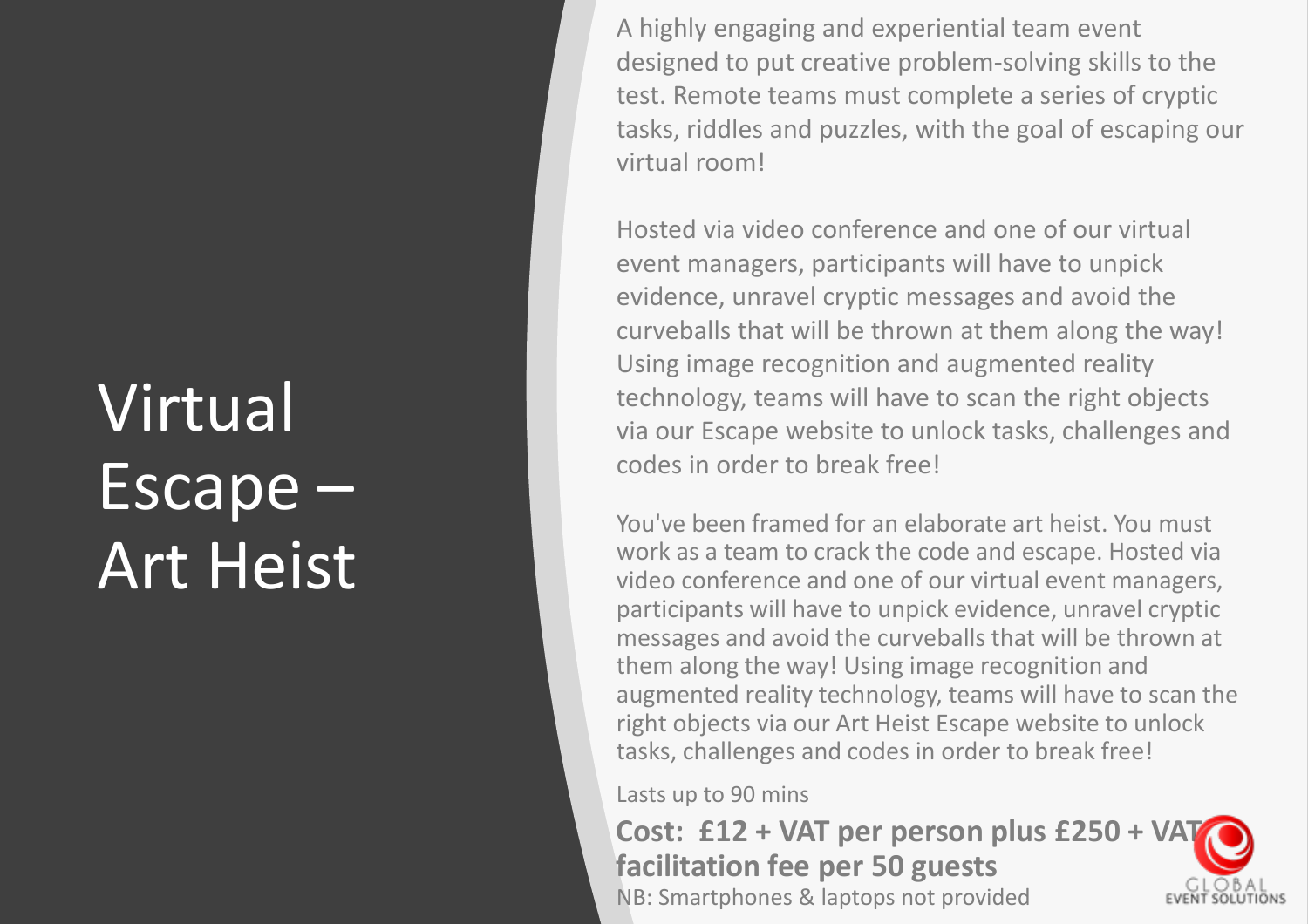## Murder **Mystery**

Forming part of our Remote Series, our Manor House Murder challenge is a highly interactive problemsolving event designed to test your crime-solving skills. CSI meets Cluedo in this classic 'whodunit', requiring players to work together to unlock and examine key evidence such as witness statements and suspect interviews, using augmented reality to reveal hidden information along the way. As you explore the crime scene via an interactive map, you'll complete tasks and challenges which will help you acquire evidence and assist with your investigation.

Hosted via video conference and one of our virtual event managers, points will be awarded for successfully completing observational and trivia questions, as well as fun photo and video tasks, all whilst identifying the weapon, murderer and motive.

**Great For:**

- Logical Thinking Skills
- Keeping Teams Connected
- Develop Problem Solving

Lasts up to 90 mins

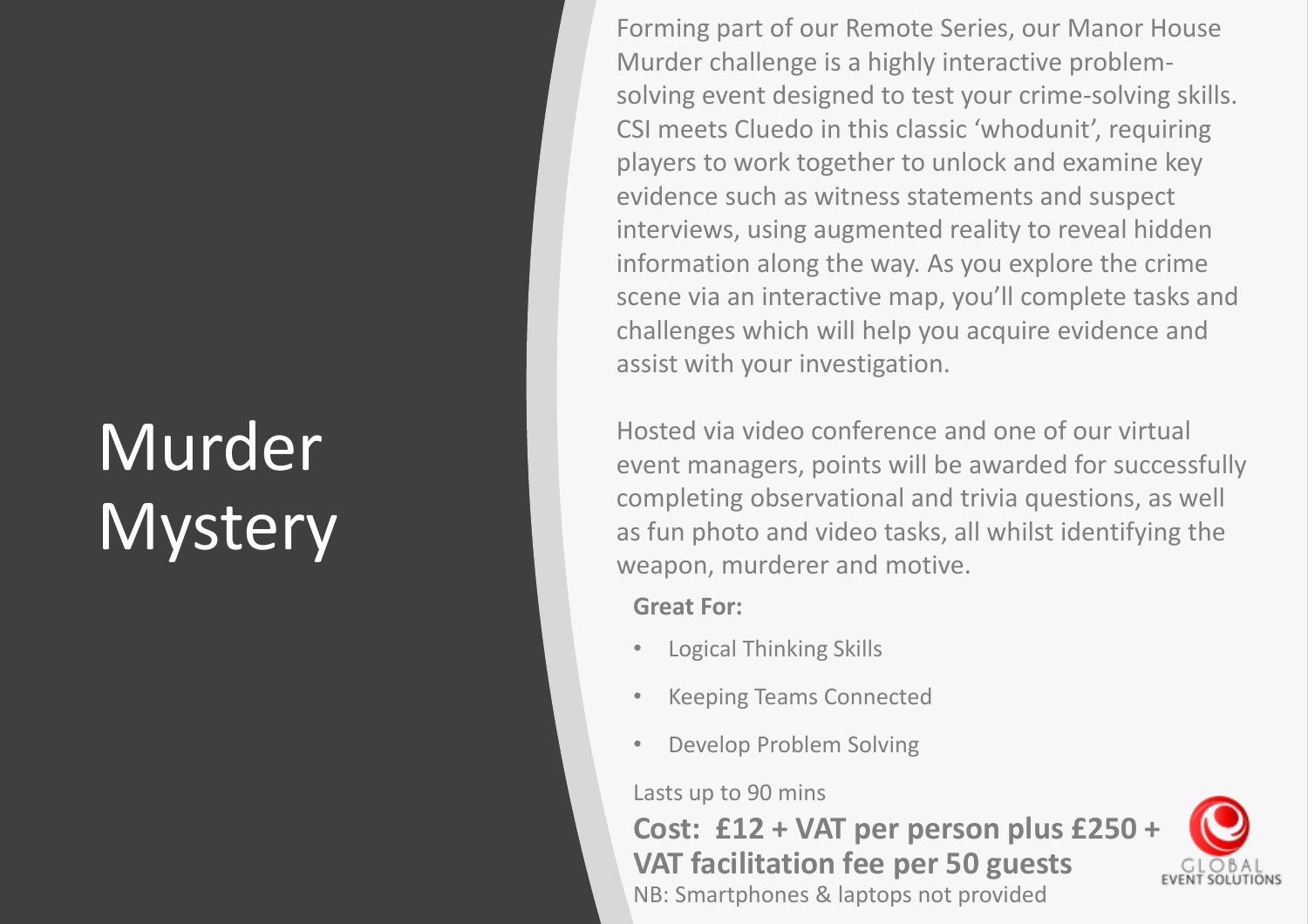### Murder On The Train

You and your team have been transported back to the 1920s to solve a murder case onboard a long distance train travelling from Paris to Constantinople. Somewhere between Budapest and Belgrade, the murderer has struck and a body has been discovered. Using augmented reality and the interactive map, it's up to you and your fellow detectives to scour the carriages for evidence and examine the witness statements to discover what happened that fateful night. You'll need to look out for hidden clues and complete a variety of challenges to help your investigation as you go!

This is a time-sensitive case and it's imperative that the killer is caught before the train reaches Constantinople! Will you and your team be the ones to solve this heinous crime?

**Great For:**

- Developing Active Listening
- Analysing Evidence
- Judgement & Decision Making

Lasts up to 90 mins

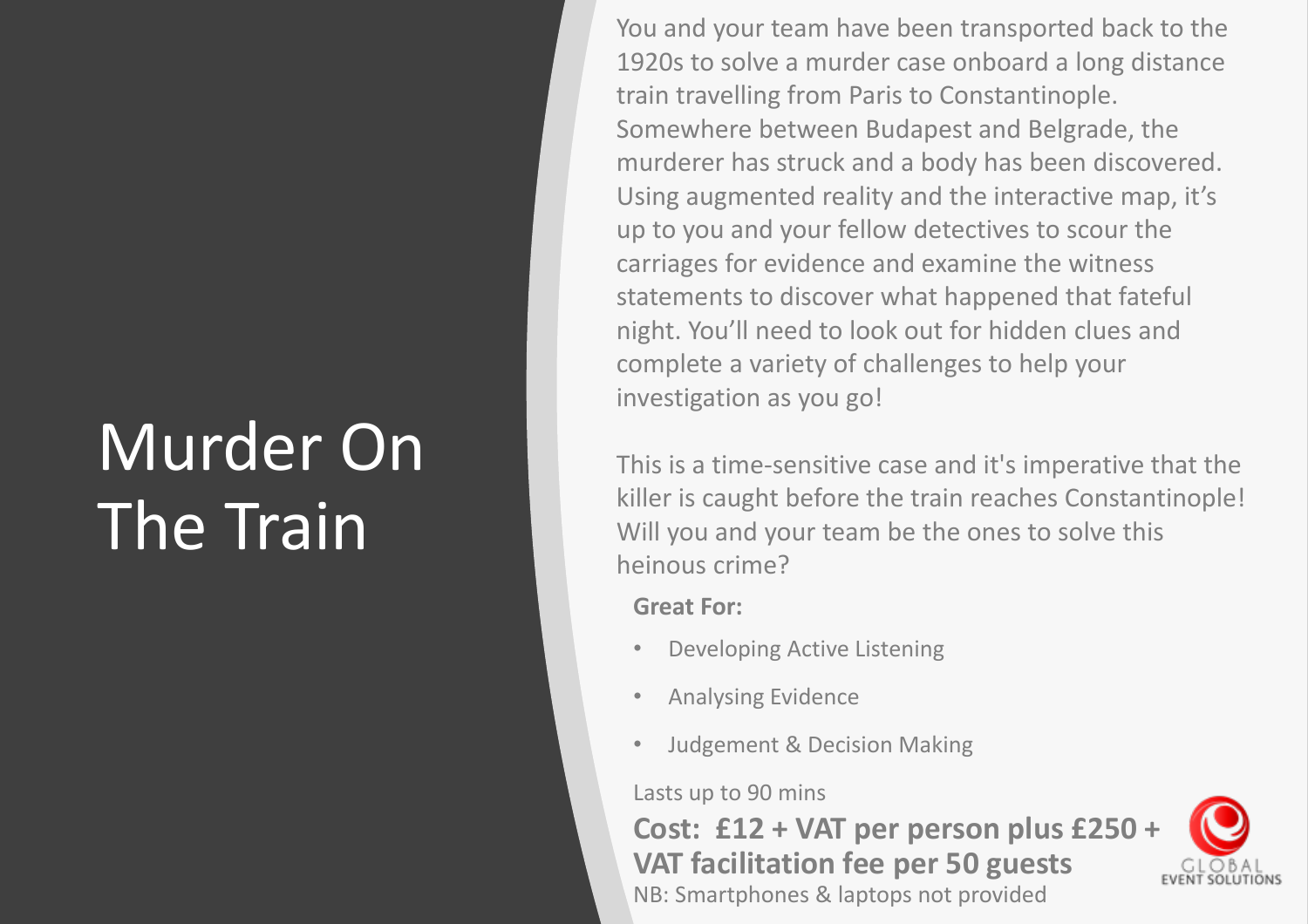### Murder On The Slopes

You and your team are on an exciting skiing trip when things suddenly take a deadly turn. An avalanche hits and in the aftermath, a body has been discovered in the snow...

Using the interactive map, it's up to you and your fellow detectives to scour the chalet for evidence and liaise with the witnesses to discover what happened when the avalanche hit. You'll need to look out for hidden clues and rule out suspects to aid your investigation as you go! Remember, everyone is a suspect as you try to figure out who could have done such a thing!

**Great For:** With the clock ticking and the case on thin ice, you must work together to piece together what happened and uncover the cold-blooded killer before it's too late!

- Winter themed Mystery
- Interactive Evidence
- Earn points against the clock

#### Lasts up to 90 mins

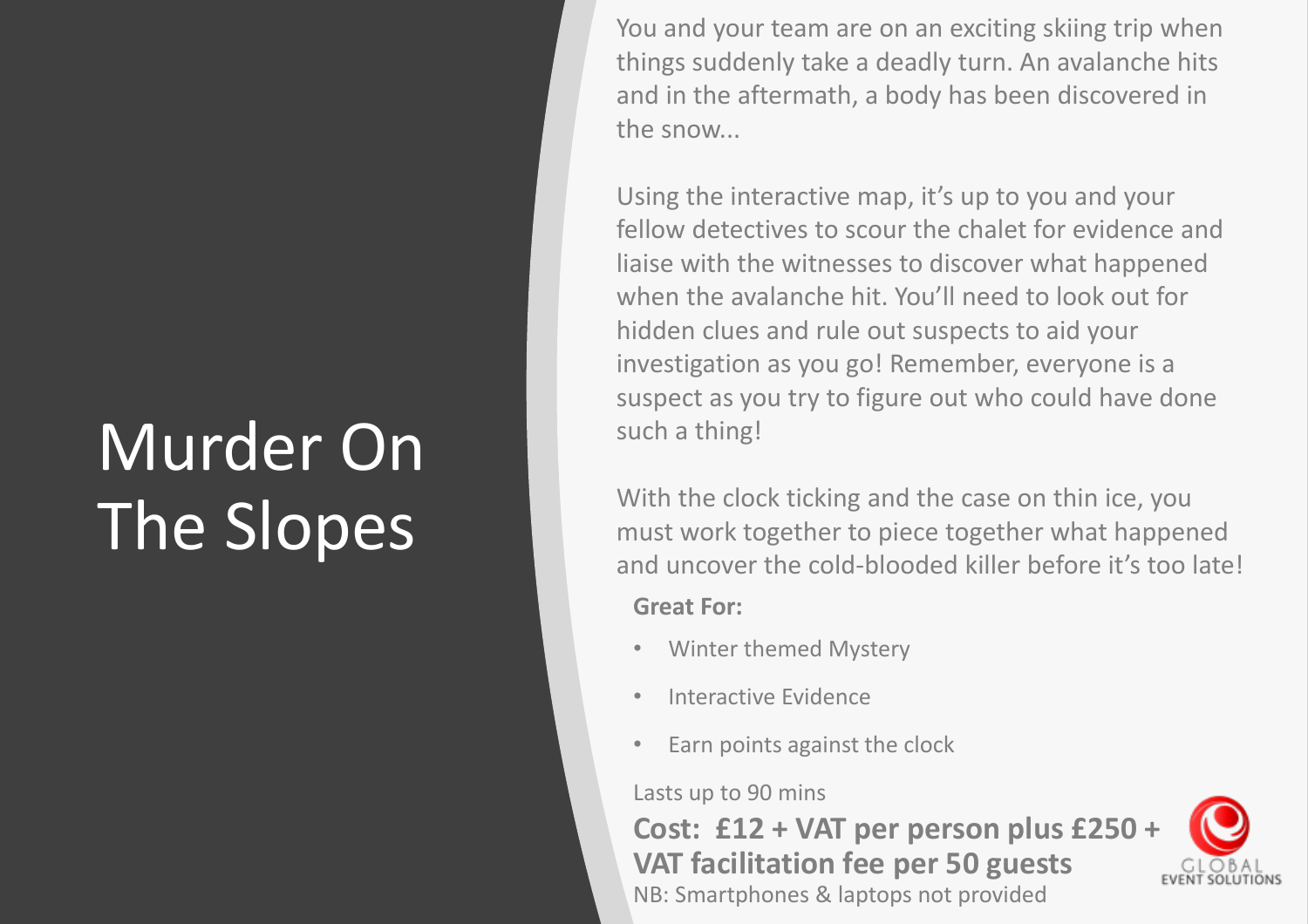#### Around the World **Great For:**

Take your team on a virtual globe-trotting trip around the world, visiting 22 countries across 40,000 virtual miles while putting your teamwork, collaboration and creativity to the test!

Starting in Argentina, each country contains a series of tasks & challenges to earn participants Travel Credits to make it to their next destination. With a whole host of challenges including demonstrating Kung-Fu skills in China, to exploring well known landmarks on Google Maps to uncover the answers to questions - there's something for everyone! Keep an eye on the clock though - Travel Credits are earned not only through completing tasks, but for distance travelled too. The team with the most Travel Credits at the end will be crowned the winners!

- Against the Clock
- Keeping Teams Connected
- Geographical Knowledge
- Test Creative Skills

#### Lasts up to 90 mins

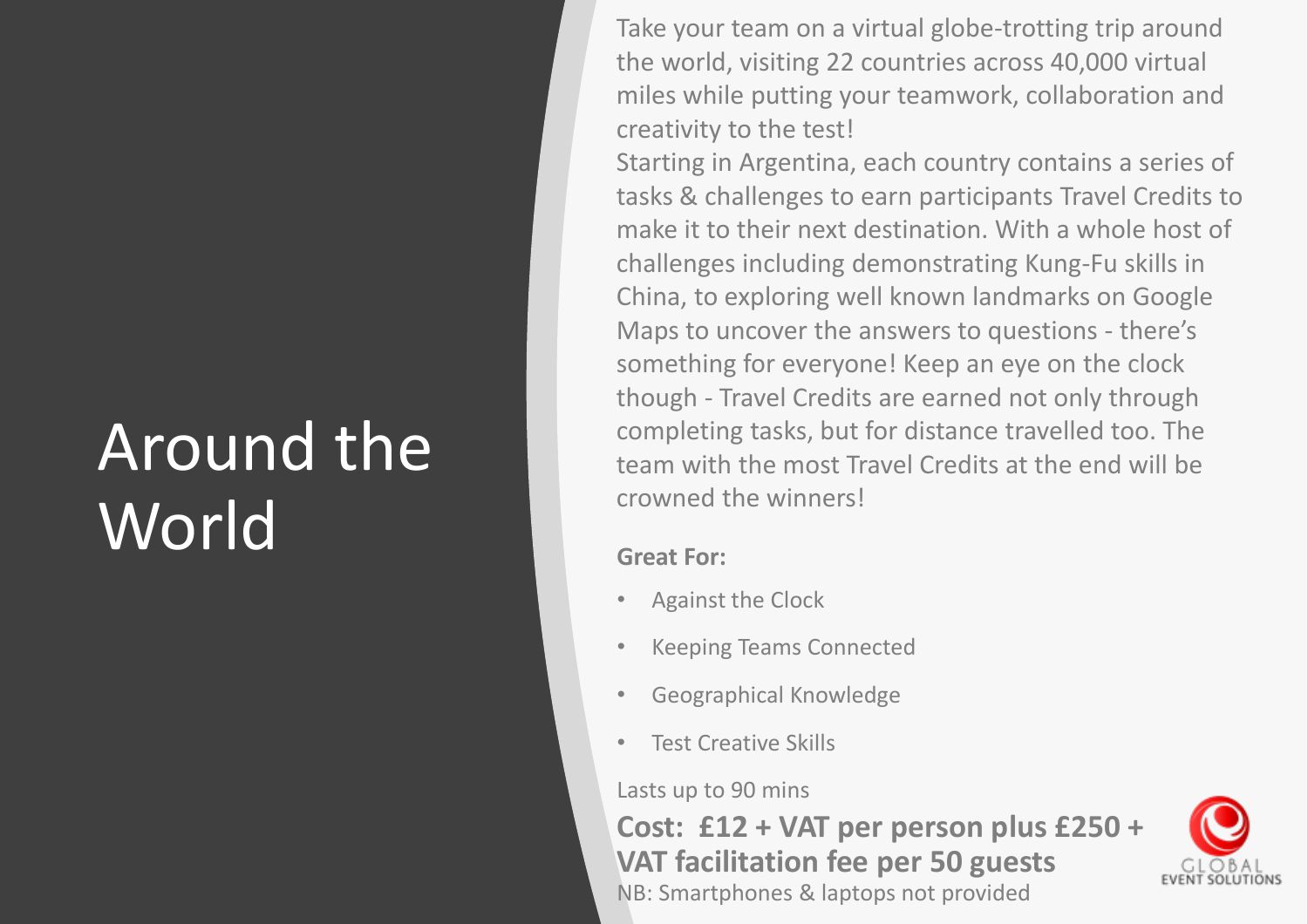### Around the World Festive Special • Against the Clock

Get your team together for the gift that keeps on giving this season, a unique expedition that's packed with holiday spirit and plenty of culture.

Using our immersive app, you'll be virtually travelling the world to experience the celebrations of different cultures across the globe! As you touch down in each country, you'll complete a variety of travel trivia tasks, all based on religious and cultural festivities from countries such as Brazil, France, Spain and more.

You and your fellow adventurers will be up against the clock to score as many points as possible before you run out of time. The team with the most points at the end will be crowned the winners! Who will be the first to make it Around The World this season?

- 
- Festive Traditions from across the globe
- Inclusive for Global Teams
- Unlock Travel Themed Trivia

Lasts up to 90 mins

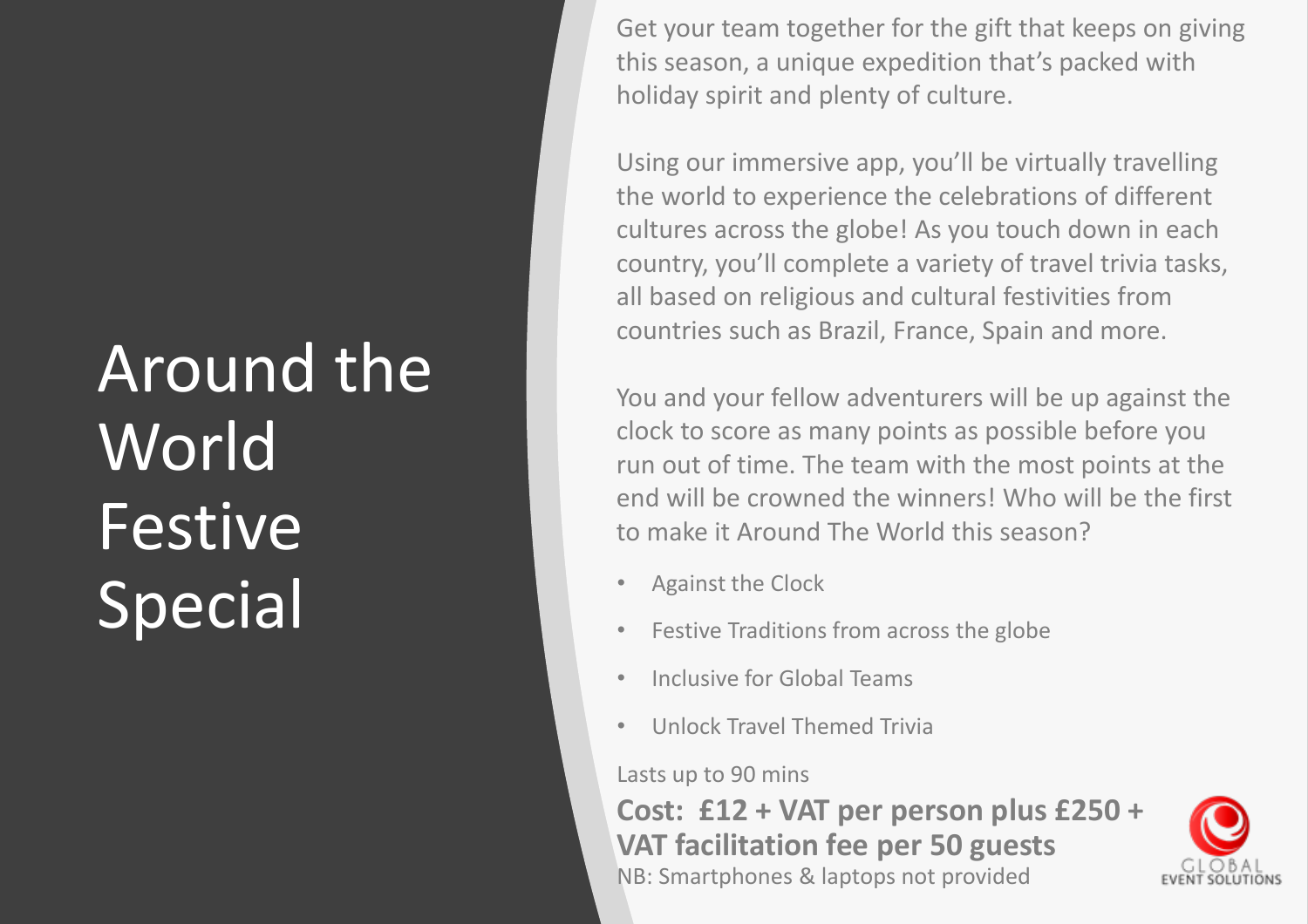#### Beat the **Screen**

A remote activity with a difference. Delivered via video conferencing software and our Mobile Adventures app but designed to encourage physical activity, this unique challenge includes a 30-minute microbreak to encourage participants to get away from their computer and head outdoors.\* Whether participants are at home or in the office, this activity is a great way to bring your colleagues together for 60 minutes of questions and challenges that will have them working together, being creative and getting some fresh air along the way.

With 3 rounds to complete, the range of activities are the perfect combination to make sure everybody feels involved.

ROUND 1: (20 mins) 6 categories of cerebral/cryptic tasks to be completed virtually as a team to get you in the zone and putting points on the board.

ROUND 2: (30 mins) fun physical/creative photo and video tasks to get you up and about.

ROUND 3: (10 mins) A 'Beat The Clock' round where teams regroup virtually to complete as many general knowledge trivia questions as quickly as possible before time runs out. The perfect finale!

\*Participants can choose challenges that are indoors if they would prefer not to head outdoors.

Duration: 90 minutes in total which includes the briefing (15 mins), gameplay (60 mins) and wrap-up (15 mins)

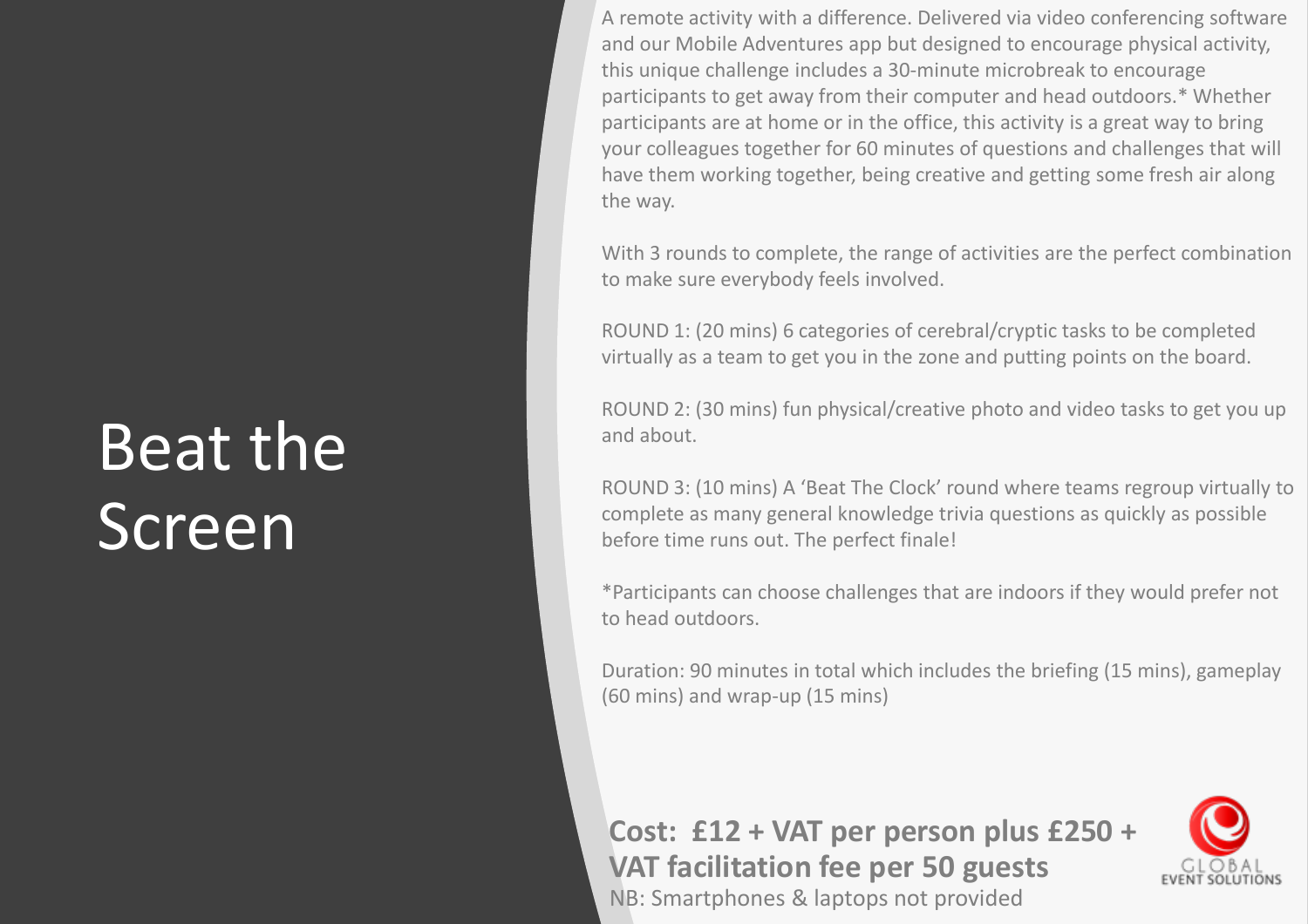#### **Festive Social**

Our much-loved Festive Social is back for a second edition! Packed full of brand new Christmas trivia, there'll be no resting Grinch faces this season!

How much does your team really know about the holidays? Working together through 3 festive rounds, you and your teammates will be up against the clock to answer themed trivia and complete creative challenges on music, films and more! Plus we'll be bringing you together at various points for some hilarious community challenges. There really is something to 'soot' everyone in this holly, jolly activity!

So pop on your favourite Christmas jumper and put your knowledge to the test. We guarantee this fun challenge will give you and your team plenty of laughs as you celebrate together.

- Perfect End of Year Social
- Brand New Questions & Tasks
- 3 Rounds of Festive Fun
- Test your Holiday Knowledge

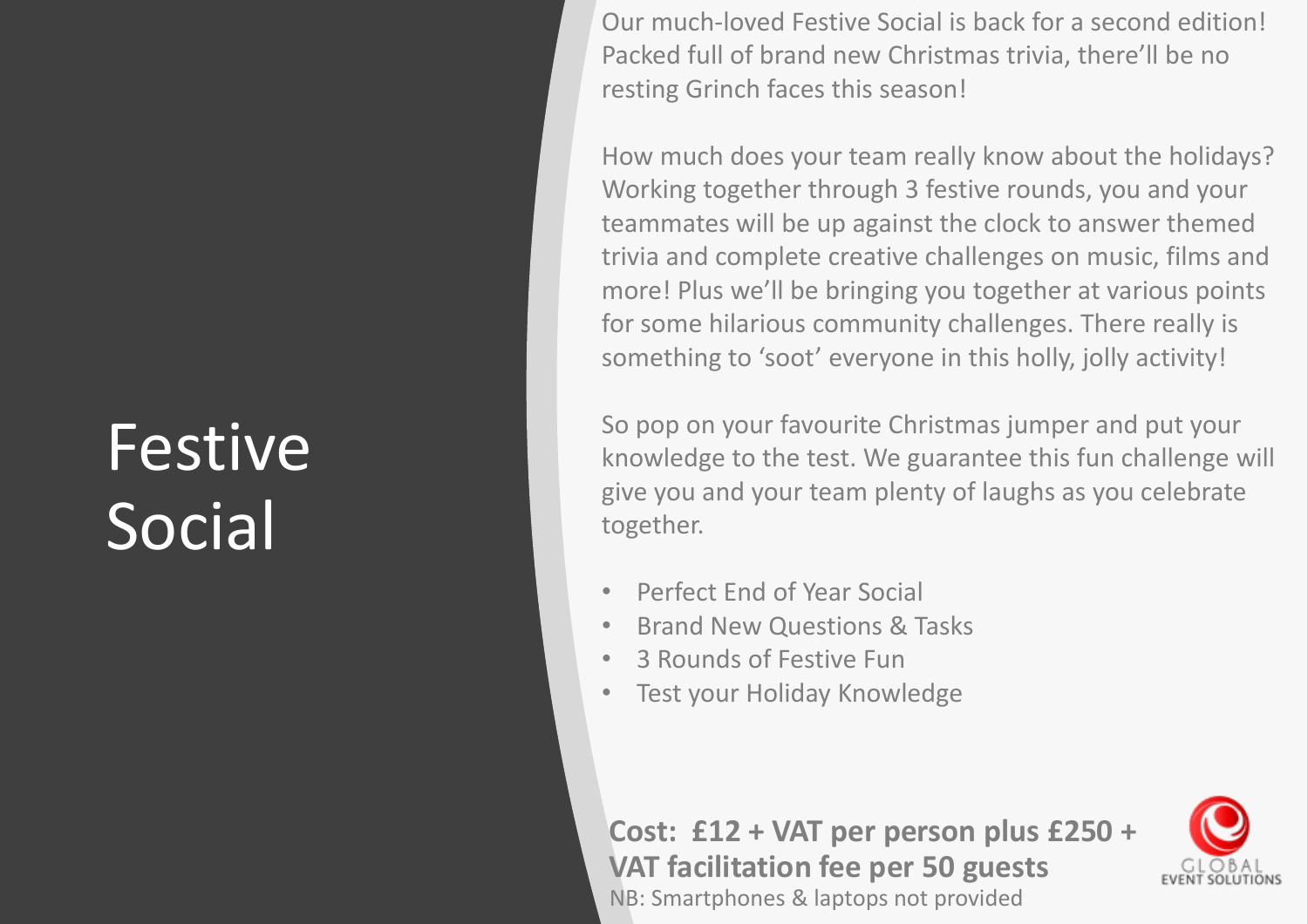#### Pirates Cove **Scavenger** Hunt

Ahoy there! It's time to abandon ship and embark inland on an adventure to find the legendary treasures of Pirate's Cove...

Working your way across an interactive treasure map, you and your team must unlock a series of challenges that will earn you points and virtual items to use on your adventure! You'll need to channel your inner pirates and scavenge items for creative photos and videos whilst testing your quick wit with a variety of puzzles.

Avast, it's a hunt for 'X marks the spot' and accuracy is wellrewarded here me hearties! You and your fellow buccaneers must work together to score as many points as possible in order to move across the map and locate the treasure!

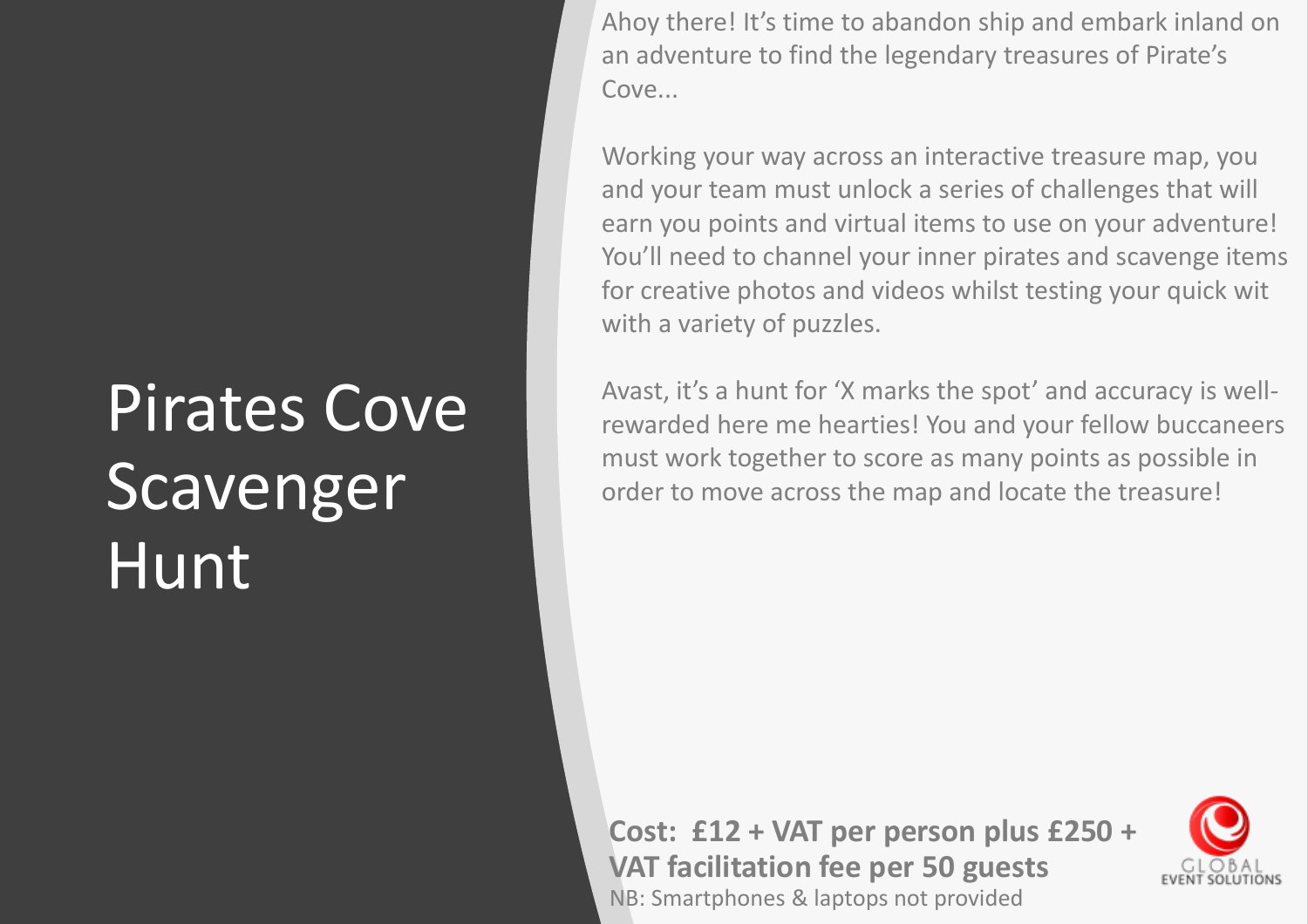### The Big Picture

Let your creative juices run wild in this collaborative team build that brings teams together from their own homes. Teams are tasked with making a giant piece of artwork. Think along the lines of your company logo or something that represents a vision or value the twist however is that the artwork has been split up amongst the whole group. Think of it as your giant picture being split into jigsaw pieces with each person creating one of those pieces Teams will work together in a virtual meeting room, where they will need to communicate what they are doing so that the scale of artwork is correct.

The finished outcome will be amazing with everyone showing up their artwork to their cameras to create the giant finished artwork. We can then take each of the artworks and create a time-lapse that can be shown back at a later date.

#### **Great For:**

- **Communication**
- **Creativity**
- One Team/Whole Company Activity

Lasts up to 90 mins

**£28.99 + VAT per person (includes tracked postage and all equipment) £499 + VAT Facilitation fee £99 + VAT per additional 50 guests.**  UK only. ROI Excluded

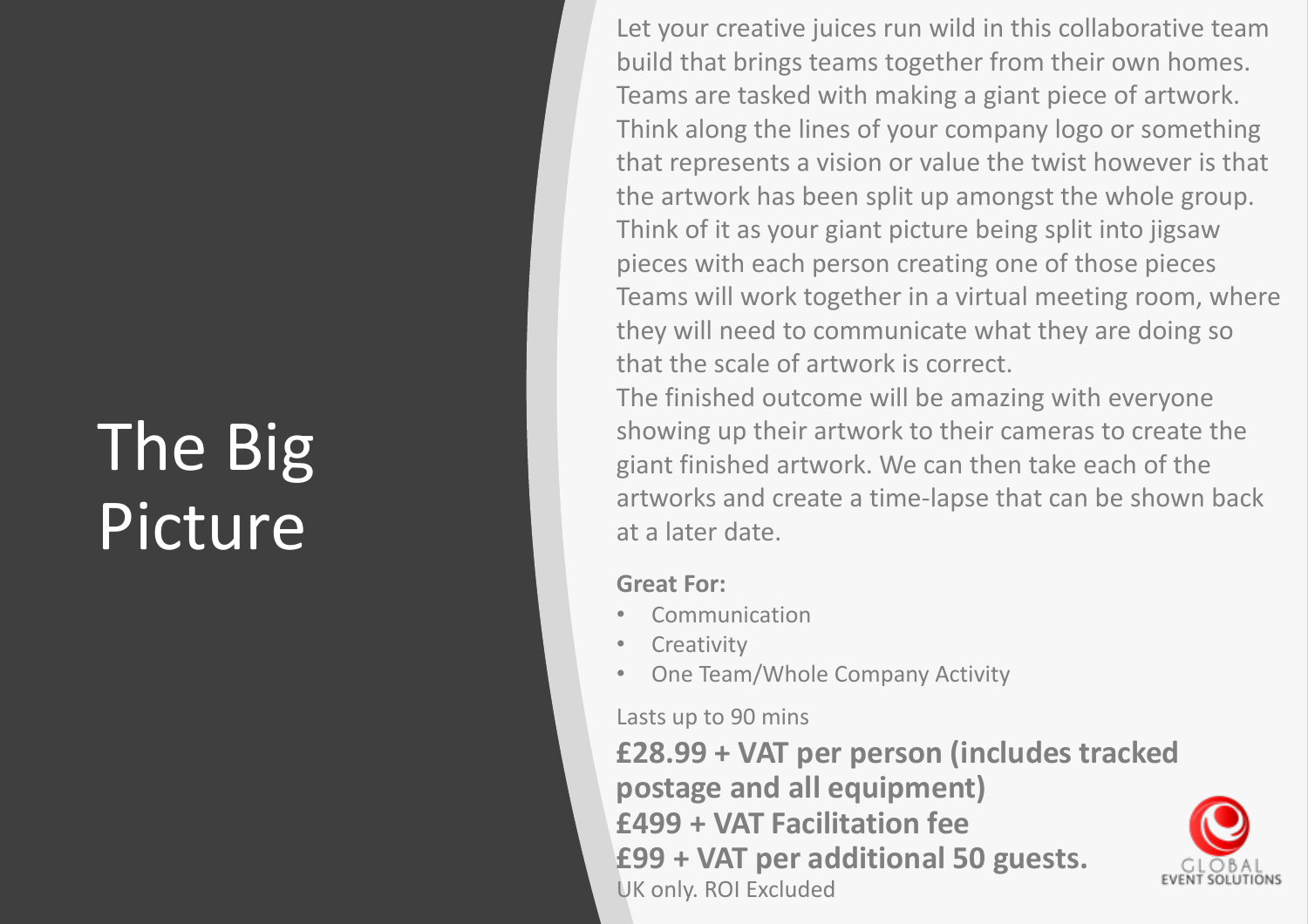### Musical Bingo

It's just like regular bingo, but instead of shouting out numbers we play songs!

Each round takes on a different genre of song choices; these could be based on either a decade, theme or just a random quirky topic, for example Movie Theme Tunes or Disney songs! Guests are each given a unique online digital bingo card that they virtually mark and score as they think they've heard the track or artist - if they think they've populated the whole card and have a "full house" - they call, Bingo! This is a true test of music knowledge and will have you on the edge of your seat.

Our remote Event Host will welcome you into your virtual meeting. They will lead the 60 minutes session, taking charge of the music and also adjudicating. Before your event we will send you joining instructions in order to join the Web Call, and when it comes to playing one of the rounds our Host will get guests to open up that round and the web page - which will pop up with your card on it. You change the card if you don't like it - simple! The presenter will then play the tracks, you mark off the songs as you hear them by clicking on the song on your screen. When you have a line of songs, you shout 'Bingo'. The presenter will stop the tracks and check the unique code on your card to double check.

Lasts up to 60 mins

**Costs:**

**£9.99 + VAT per person** £299 + VAT Facilitation fee for up to 50 gu **£99 + vat per additional 50 guests.** 

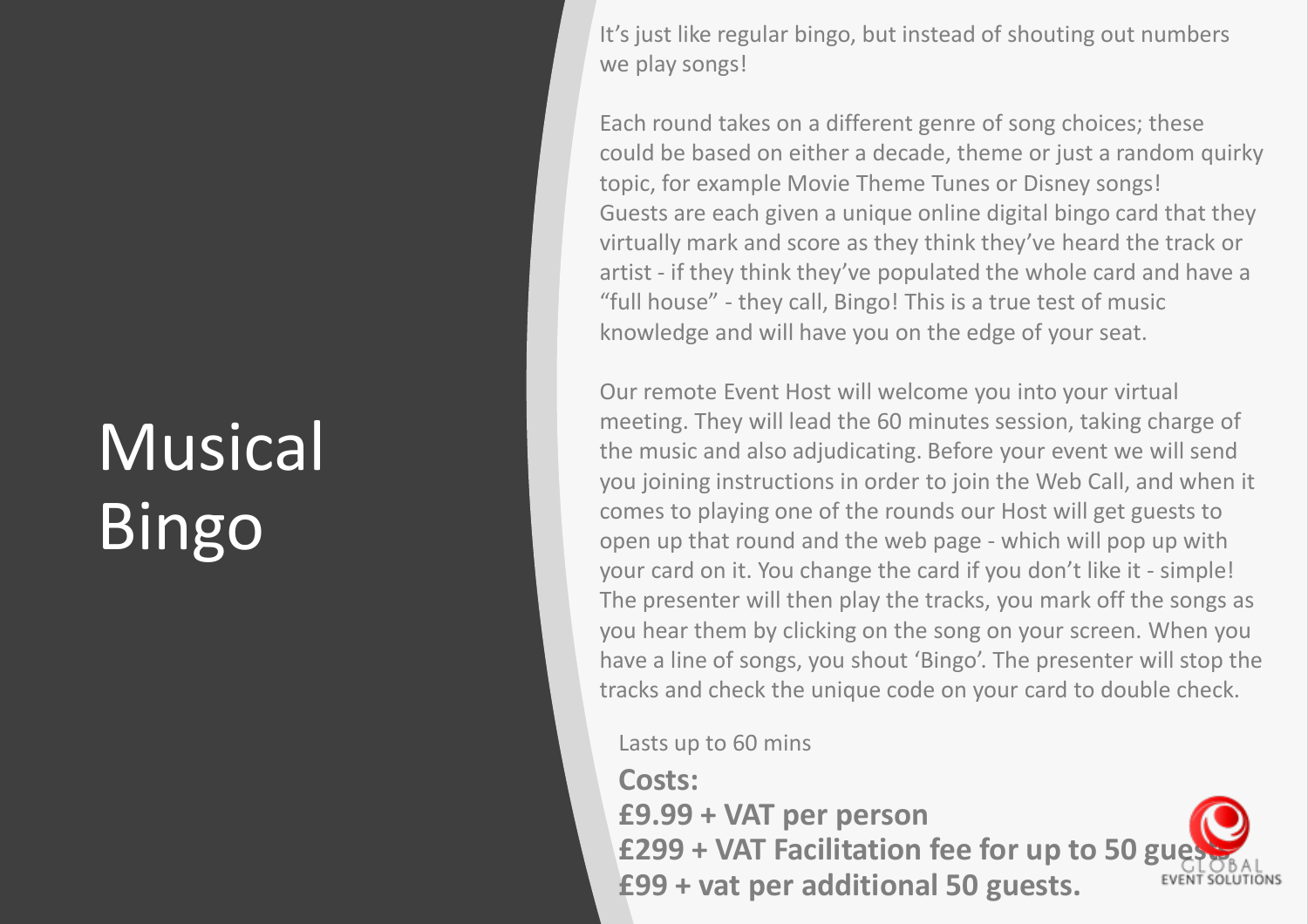## Virtual Dabbers<sup>1</sup> Bingo

We're the UK's first dedicated contemporary bingo hall. We've adapted our unique style of entertainment to be able to deliver it virtually.

In the short time that we've been streaming we've delivered Dabbers to teams across continents and timezones.

Play our crowd-pleasing game with bingo rules and all the added excitement of a Dabbers style game. Or for something a bit more challenging, add a quizzical element with Quingo; the game in which you need to solve a conundrum to decipher which number to dab off.

We provide the talented Host, DJ, Sound & Vision Mixer & Slides Manager, hosted on Zoom, with Prizes and Digital Bingo Books included.

**Cost:** 

Up to 50 Guests - £960 + VAT Up to  $100 = £1,800 + VAT$ Up to  $200 = £3.000 + VAT$ Up to  $300 = £4,200 + VAT$ Up to  $500 = £6,500 + VAT$ 

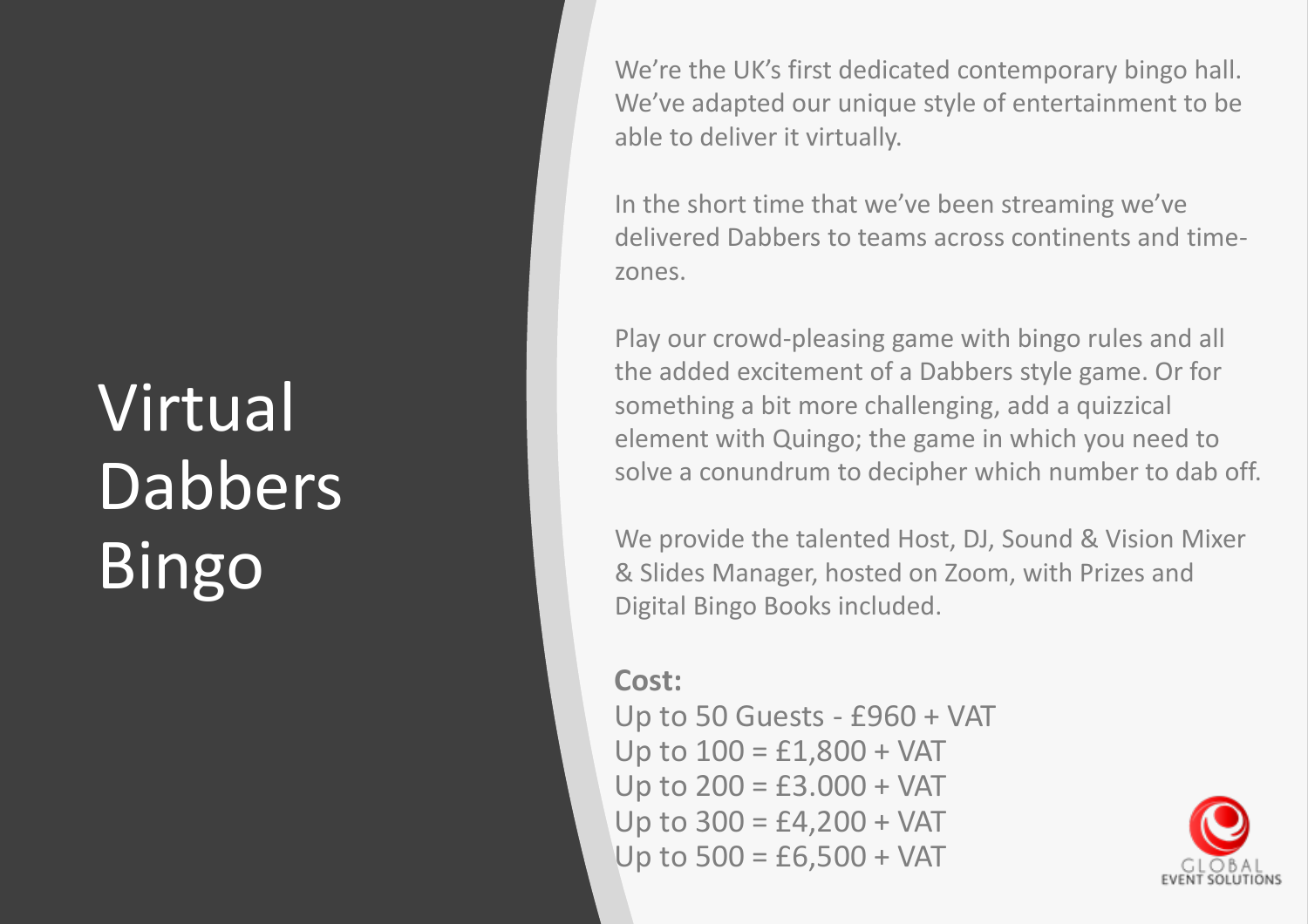#### Zero Hour

Zero Hour is a fast moving, high energy competition where teams must race against the clock to win the highest score before the clock reaches Zero. Theme packs will be sent out to all guests including equipment which will assist them with their table top challenges. This can include equipment such as: chopsticks, straws, plates and string.

Example of challenges can include: roll a 2m string around a pen in the quickest time, move as many Maltesers from one plate to another with a straw etc. Start off by practising with your team in your breakout room, then nominating a team member to compete in the main room against other selected team members in a certain amount of time. Our Event Managers would host this event, eliminate cheating (potentially deduct points!) collect times and keep scores.

Lasts up to 60 mins

10- 100 Guests

**Cost: £30 + VAT per person (min. no's 30)** UK Postage Included.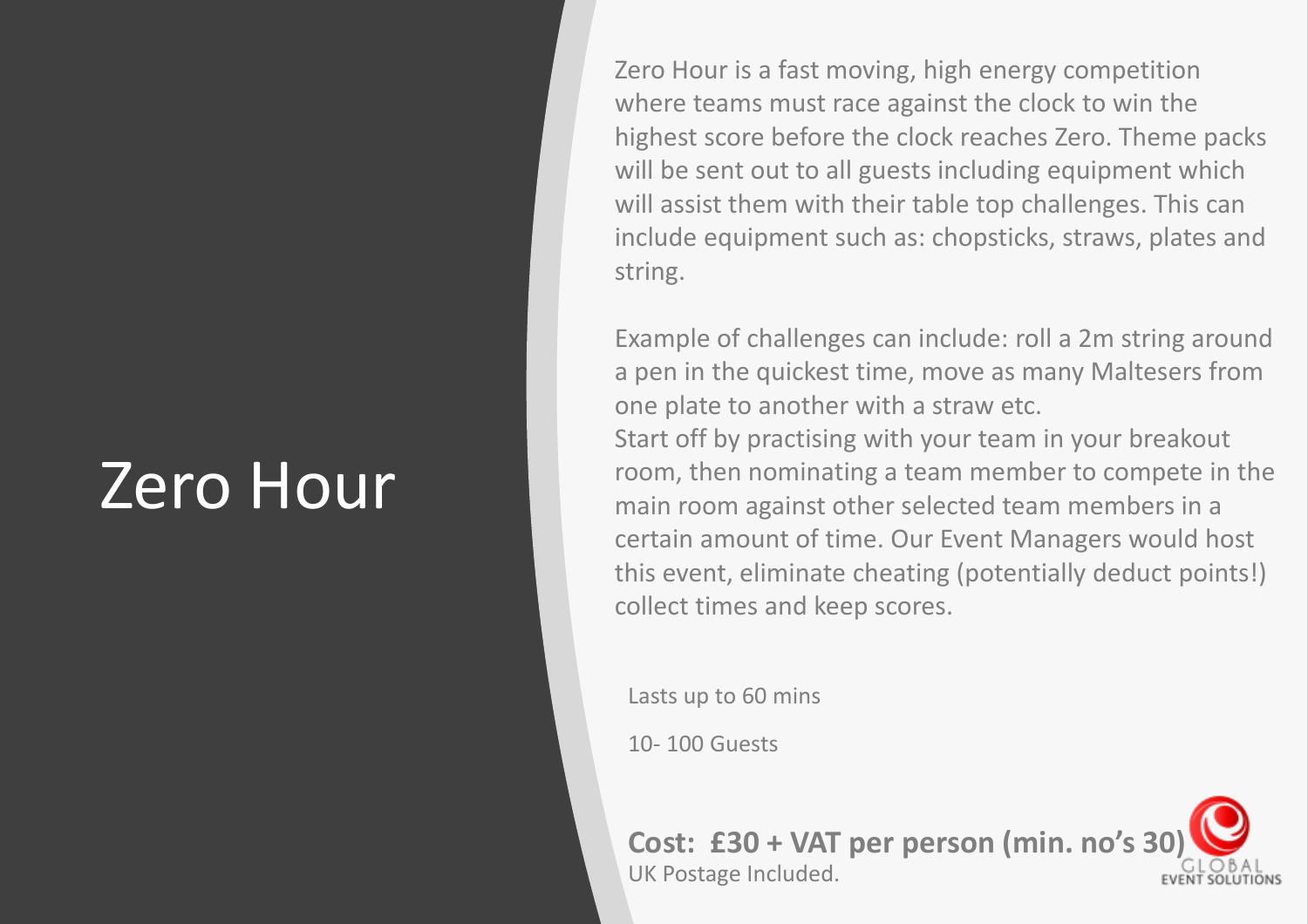## Play Your Games Right

Ever wanted to be a contestant on a classic Game show? Well, here's your chance to take part in them all! 'Play Your Games Right' comprises of more than a dozen shows from days gone by to popular hits on your screen now. This fantastic team competition will tax both your memory banks and your wit!

Examples of games include:

•Family Fortunes - Teams must guess the top answer in the poll

•Blankety Blank - First team to correctly guess the missing word

•Celebrity Juice - Two celebrity faces have been merged together, teams have to decipher who they are

#### **And many more games too from:**

- **Bullseye**
- Wheel of Fortune
- The Cube
- Call My Bluff

Lasts up to 60 mins

10- 300 Guests

**Cost: £30 + VAT per person (min. no's 30)**

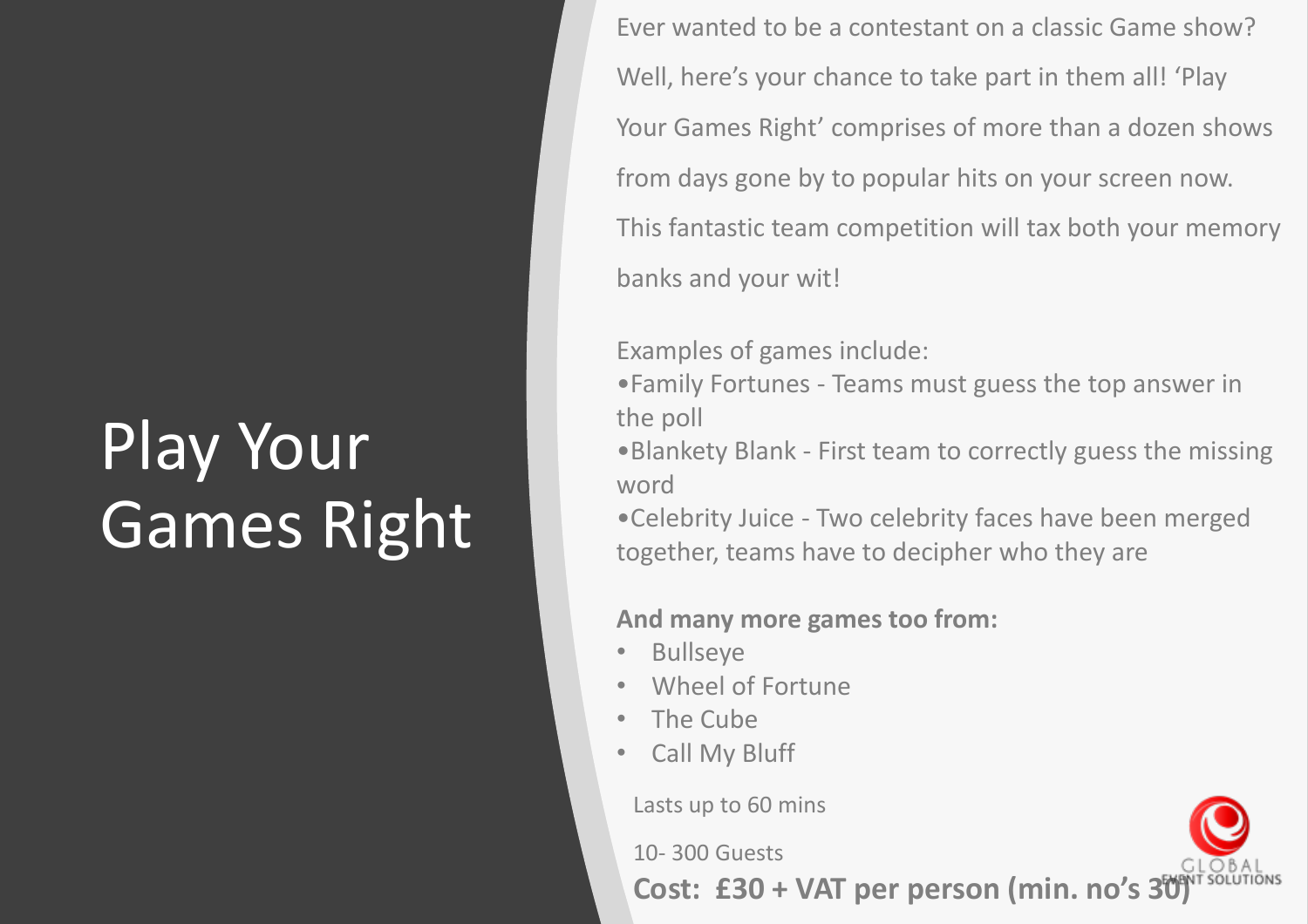#### Crystal Mazed

Inspired by the iconic show, our brand-new Virtual Crystal Mazed sees teams compete to earn as many crystals as possible to trade for time in the Virtual Crystal Cube Ticket grabber frantic finale! Moving around 4 themed zone rooms and guided by our host, guests compete in a series of fun challenges designed to engage and inspire your guests to virtual greatness! Each zone will comprise of a mental and physical challenges, some mental challenges will be in breakout rooms but all physical challenges are head-to-head in the main room for that zone. The two top teams will battle it out in the finale.

Lasts up to 60 mins

10- 100 Guests **Cost: £30 + VAT per person (min. no's**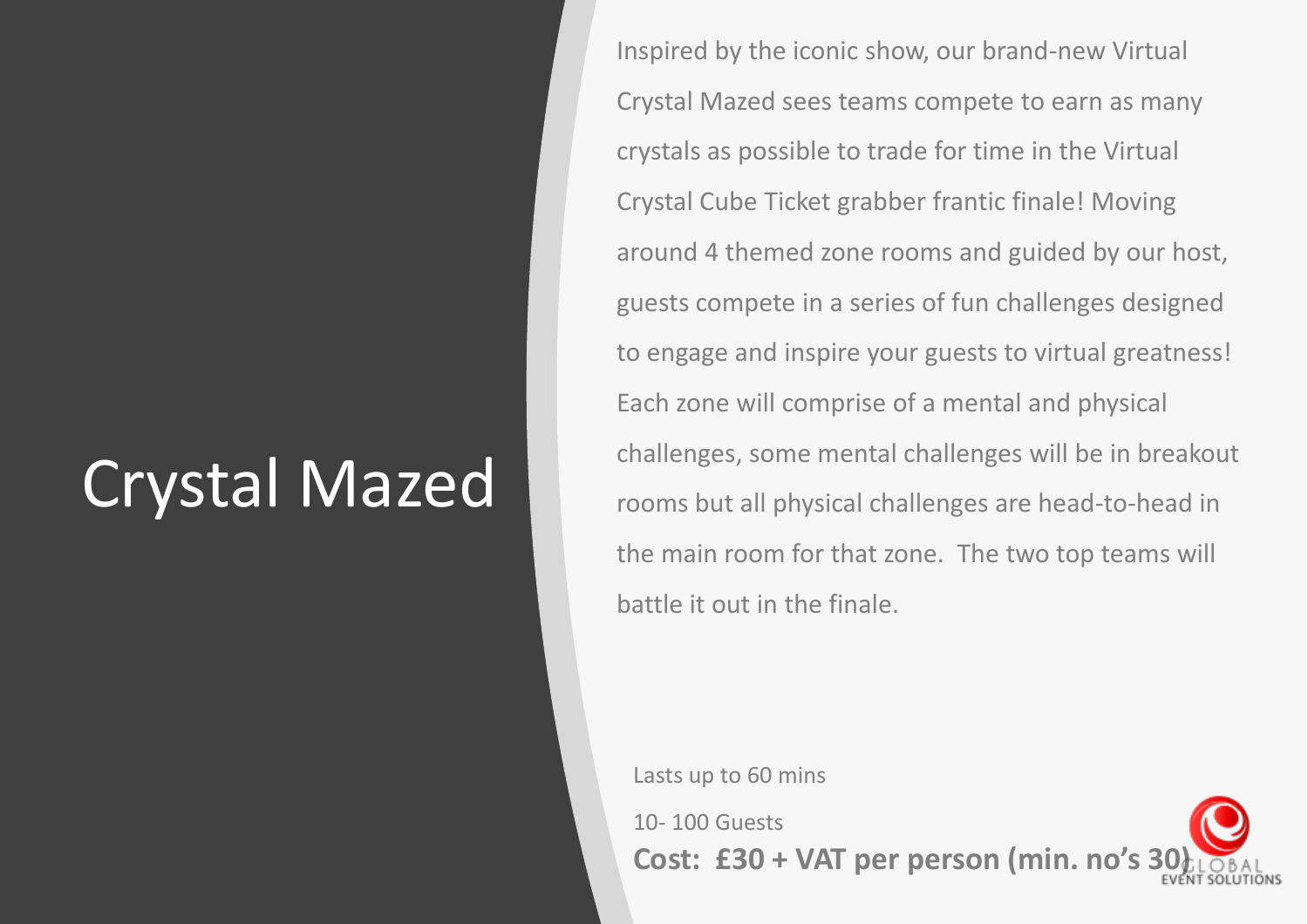#### Horses, Hogs & Hounds

Not just your standard race night, Horses, Hogs and Hounds is a sure-fire winner! With all the fun of the races, we sort the rookies from the bookies as your guests gamble virtual fun money in an attempt to 'clean up' in this fabulous entertainment event. Our Master of Ceremonies uses broadcast quality greyhound, pony trap and horse races to mix up the betting fun…with a surprising race at the end for extra fun!

You can place your bet in either the main meeting room individually or in breakout rooms as teams depending on number of people participating.

Lasts up to 60 mins

10- 100 Guests **Cost: £30 + VAT per person (min. no's**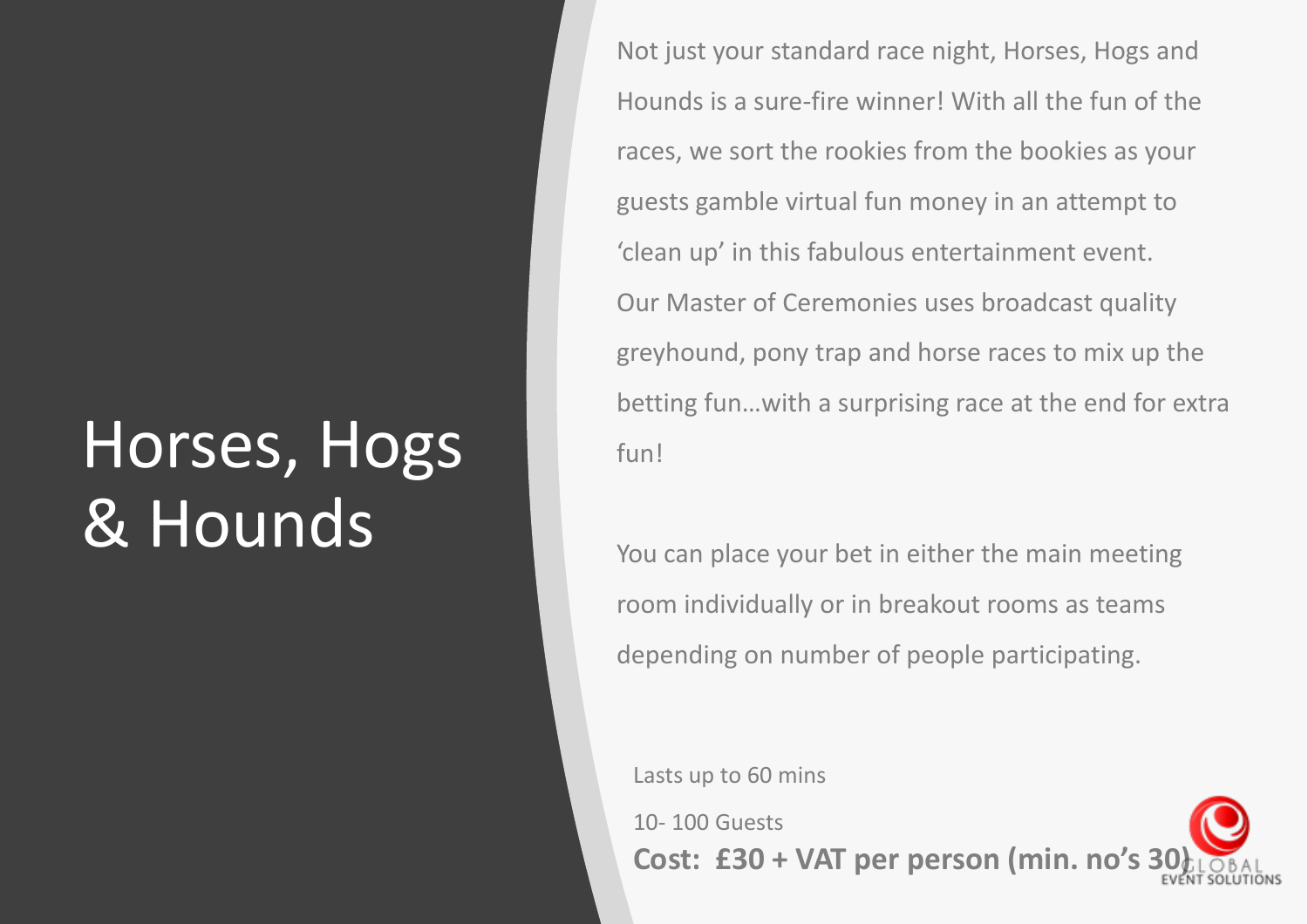### Bear Grylls **Survival Challenge**

Bear's Priorities of Survival is an engaging virtual experience where team participants are faced with a mix of creative tasks and challenges putting their survival skills to the test. This unique and interactive journey is hosted by a Bear Grylls Survival Academy Instructor to facilitate learning, offer advice and ensure maximum delegate participation throughout the activity. It begins with an introduction to why we must never forget the order of our priorities when stuck in a survival situation. That's why Bear tells us to:- Please Remember What's First:

Protection > Rescue > Water > Food

Teams complete various survival themed tasks & bonus challenges in order to earn points to determine if they will sink or survive. The activity culminates with a quiz, combining live questions and pre-recorded video reels to solve the answers.

Does your team have what it takes to survive?

Lasts 60-90 mins

Minimum 6 guests.

**Cost: £20 + VAT per person plus £500 + VAT facilitation fee** 

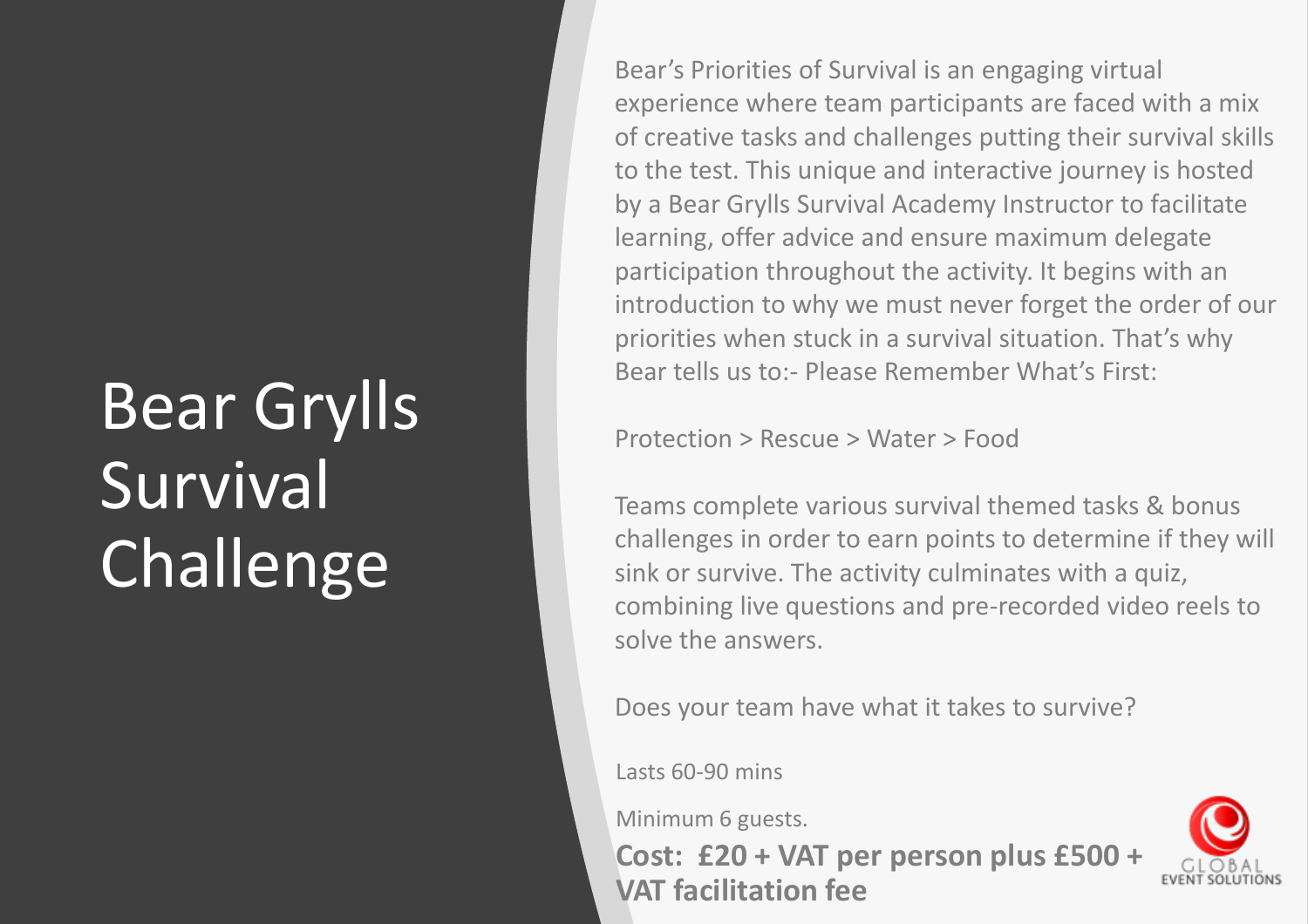### Bear Grylls Summit Experience

BGSA have created an engaging team activity that allows remote team interaction, it's been designed to focus on boosting morale and creating a 'feel good' factor within the workforce. With competitive challenges, hands on tasks and a live BGSA Instructor to host, it prevents your team from feeling isolated and above all is fun.

Mount Everest has long been known as one of the most dangerous mountains in the world and in this Bear Grylls style challenge, you will be pitted against each other in teams as you race to summit; while learning key survival skills and what it really takes to scale a peak of this size.

Our focus is for teams to display lateral thinking, trust and cohesion in a safe and fun environment, especially when a little fun competition is involved, so come and join us and see if you can survive like Bear!

Lasts 60-90 mins

Minimum 6 guests.

**Cost: £20 + VAT per person plus £500 + VAT facilitation fee** 

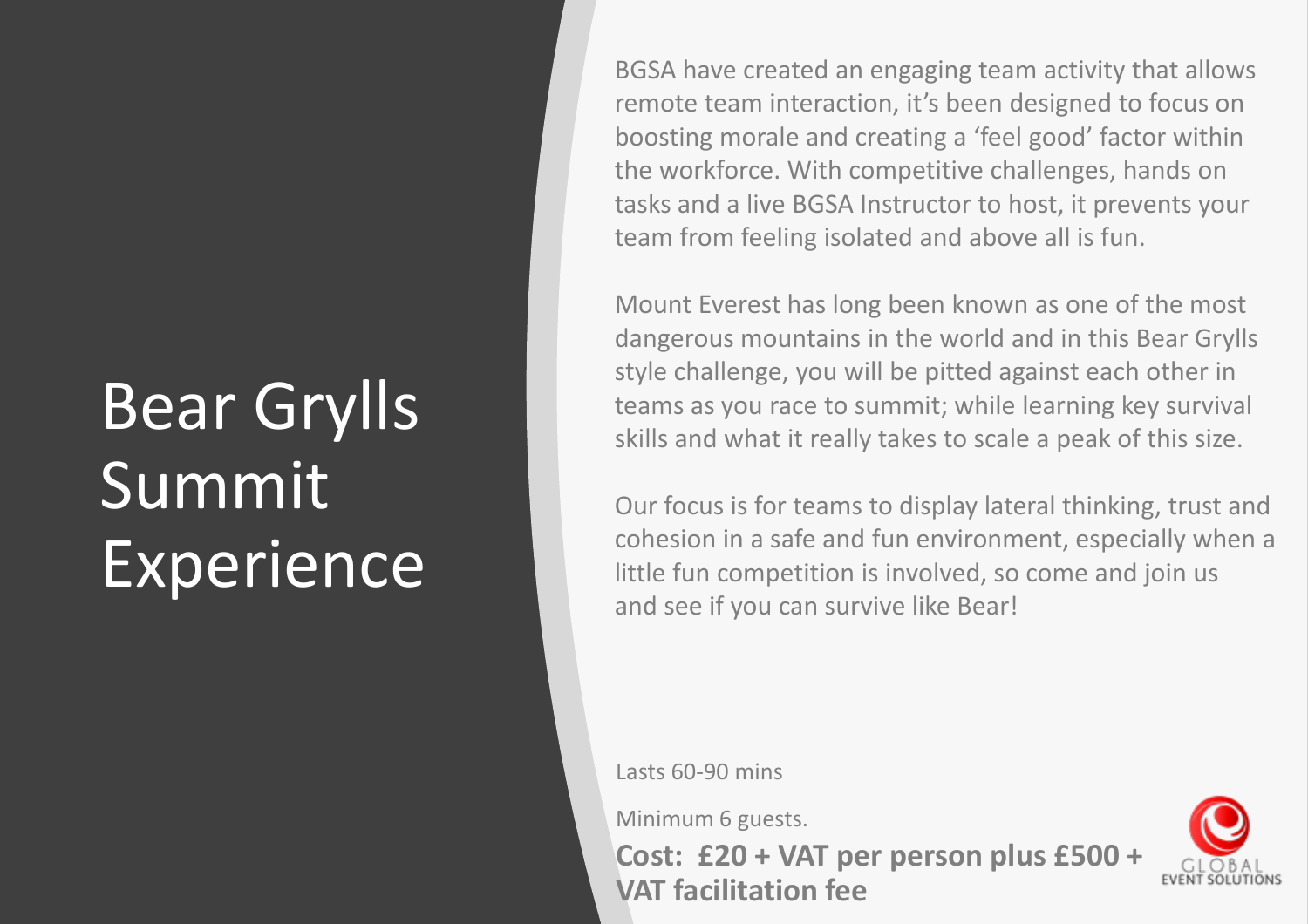#### Italian **Cookery**

Ever fancied having your own private chef guide you through how to make your own authentic Italian meal? Your chef will take charge of the kitchen and demonstrate exactly how to make your very own pasta. All this from the minimal amount of ingredients (that you need to provide from a list we send you) and also tools, allowing anyone to make this simple but delicious pasta dough. Hosted via video conference and lead by one of our charismatic Chefs , you and your team will join the session and have the opportunity to make a delicious Italian Pasta dish from a combination of different ingredients that you'll likely already have in the kitchen cupboard. Guests will have the opportunity of mixing their pasta flour and eggs to create a nice malleable dough before rolling it flat with a rolling pin or wine bottle before cutting out their pasta shapes with a sharp knife. Whilst the Pasta is on the boil it is time to make the tomato sauce by combining the Italian Mixed Herbs, Onion, Chopped Tomatos and Garlic. The final flair is added in the form of grated Parmesan cheese and fresh Basil.

Lasts around 60 mins

#### **Costs:**

**£9.99 + VAT per person** £299 + VAT Facilitation fee for up to 50 gu **£99 + vat per additional 50 guests.** 

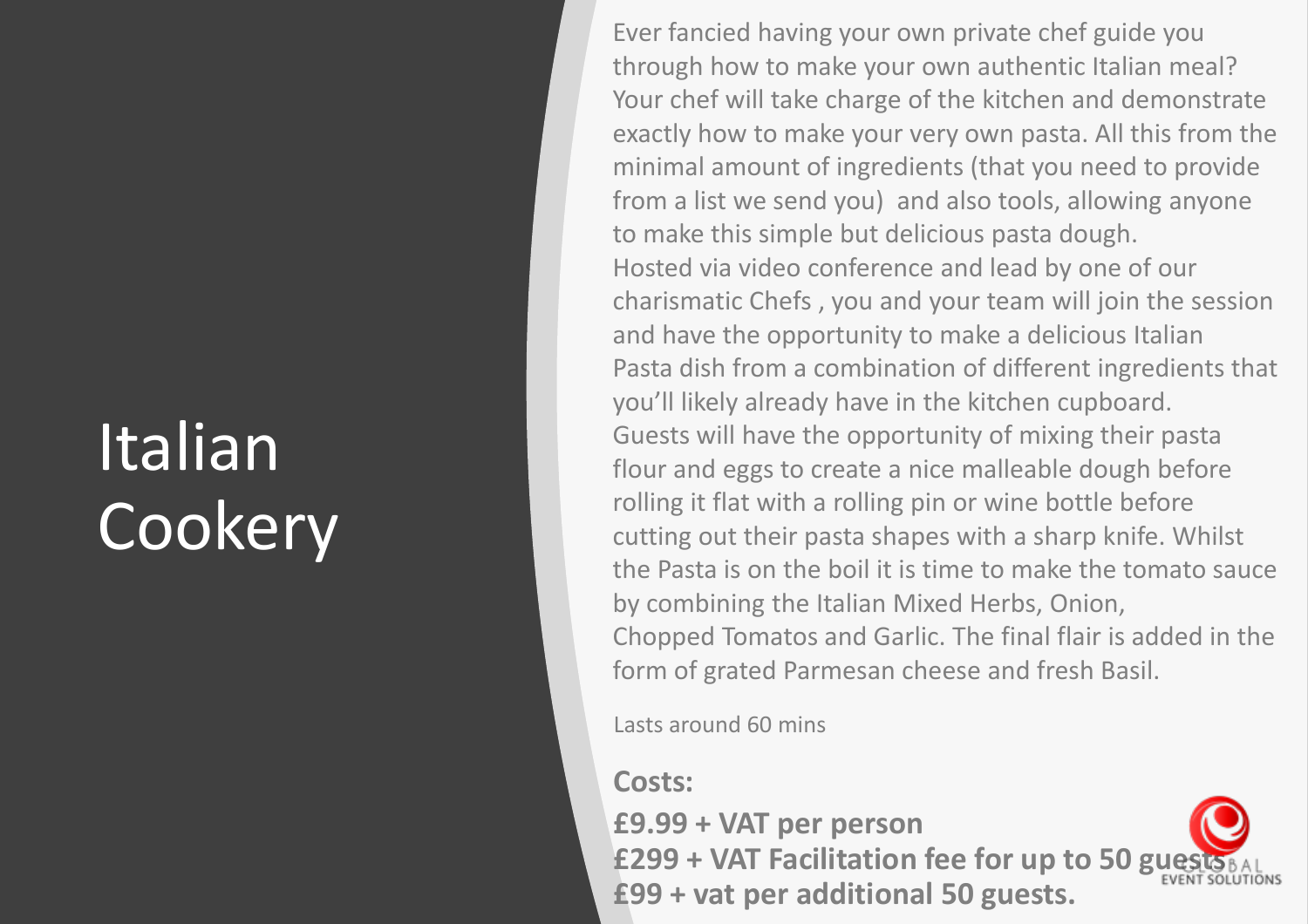### Virtual Mixology

Our master mixologists will teach you how to mix it, shake it, crush it and drink it! With a vast array of spirits to choose from, this interactive masterclass makes the perfect start to any evening and will have you and your colleagues in fits of laughter and all from the safety of your own home.

Before your event we will send you out a box full of ingredients and a cocktail shaker, you just need to provide the glasses and the ice. Each box contains enough to make nine cocktails (3 different types). Your event will be hosted by one of our charismatic mixologists from our very own themed bar. They will guide you through how to make them and offer any hints and tips you may need. This can be on ours or yours video platform.

This really is a great event to bring your whole team together and leave you with some great cocktail skills.

Lasts up to 90 mins

**Cost: £42.95 + VAT per person plus £420 + VAT facilitation fee.** 

Delivery to UK: £10 + VAT. Europe on application Not available from  $15<sup>th</sup>$  Nov - 24<sup>th</sup> Dec' 21

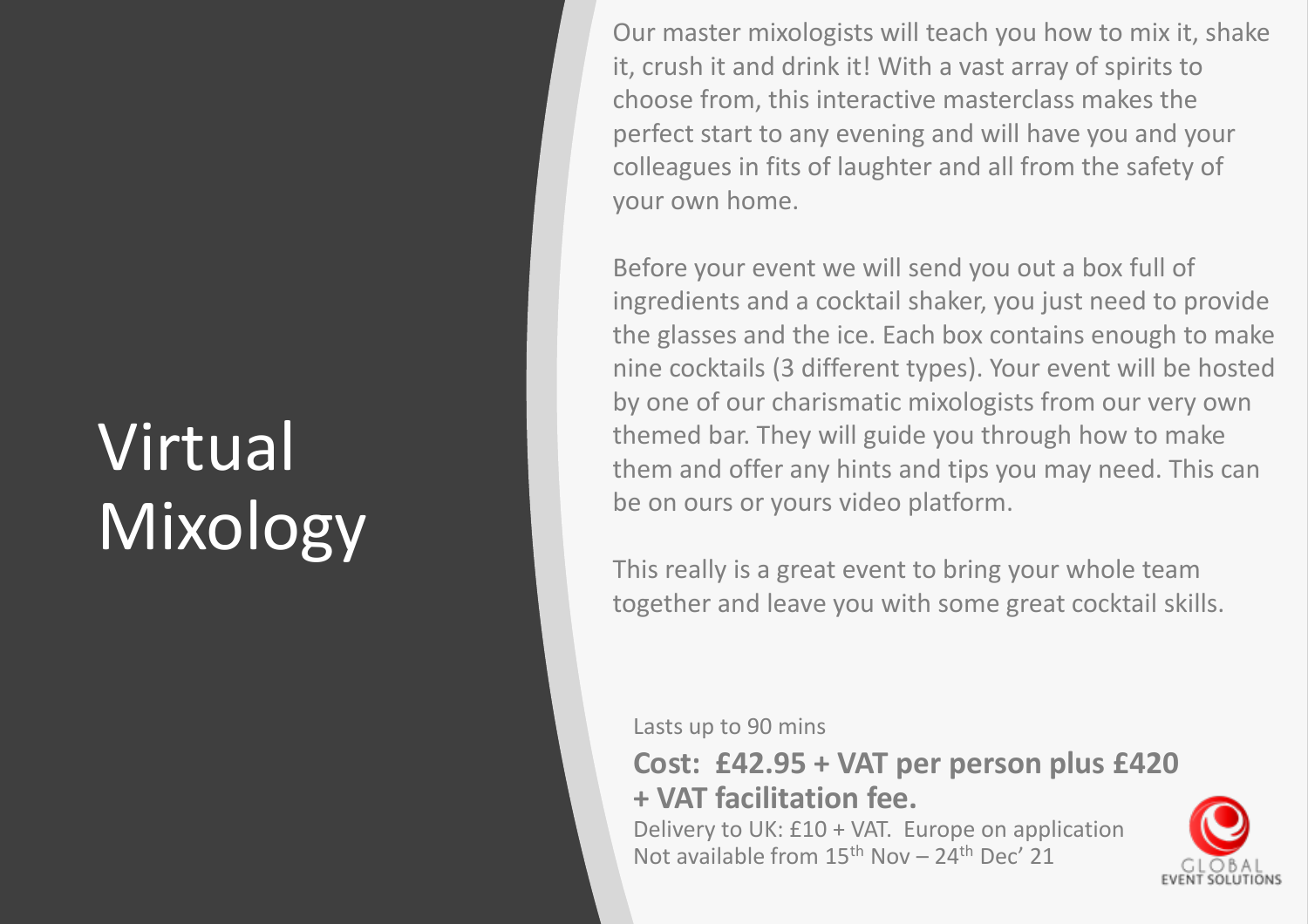# Virtual **Christmas** Mixology

A fun virtual mixology experience to get everyone into the Christmas spirit.

We send out Christmas Cocktail Boxes ready for the session.

The hour long session consists of a step by step guide with our expert host on shaking up our premium Christmas cocktails.

Guests go head-to-head racing each other making the drinks.

A Christmas quiz kicks off amongst other festive fun and games.

#### **WHAT'S IN THE BOX:**

4 x Ingredients for Christmas Cocktails (St. Nick's Tipple & Mexican Elf Kick

- 1 x 8oz mini 3 part cocktail shaker
- 1 x 50ml/25ml measure
- 1 x fine mesh strainer
- 1 x nutmeg grater
- 1 x Santa hat
- 1 x bag of milk chocolate coins

Packaged in a cardboard presentation box with wood wool

Lasts 60 mins

**Cost: £42.95 + VAT per person plus £600 + VAT facilitation fee.** 



Delivery to UK: £10 + VAT. Europe on application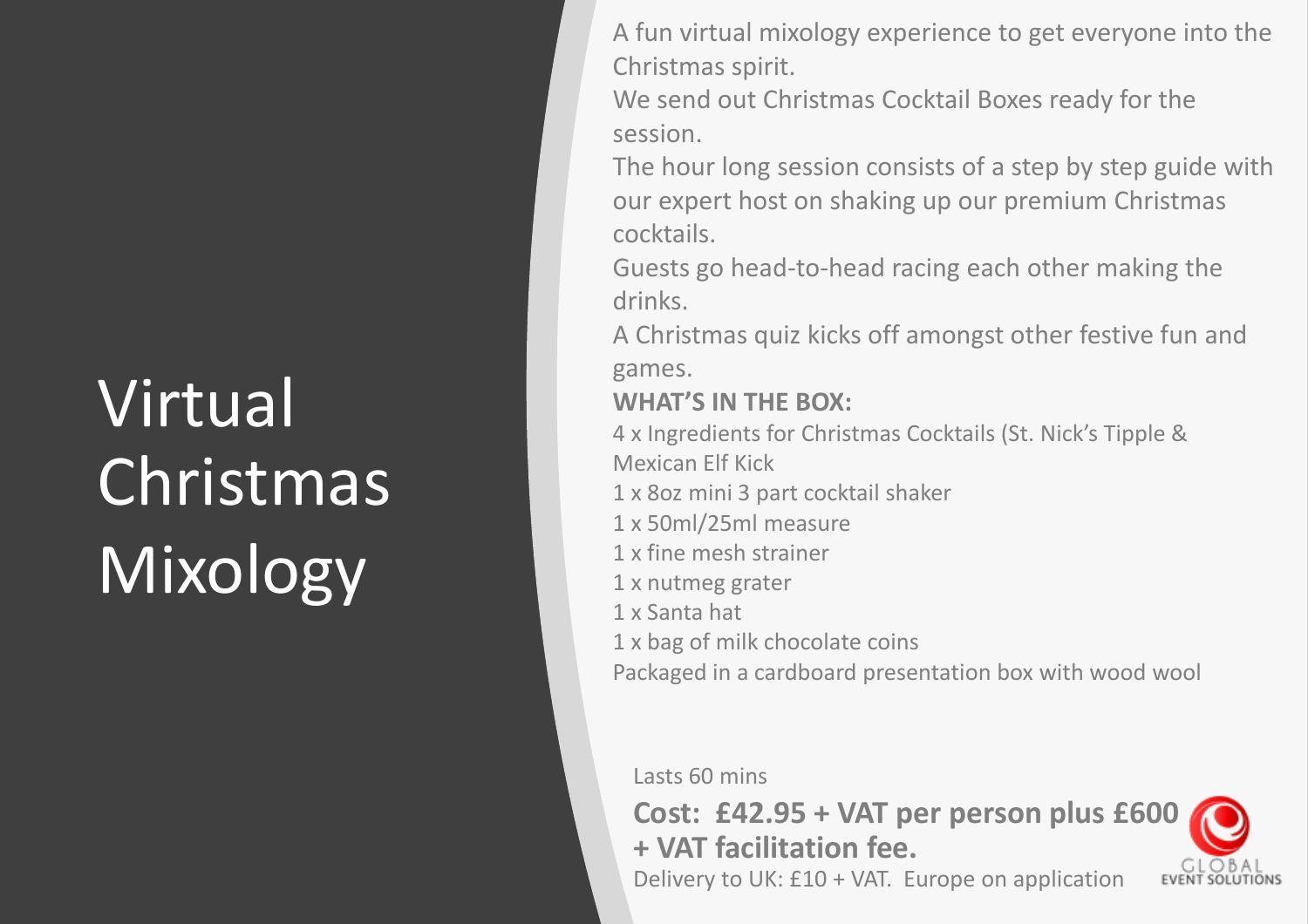### Virtual Gin **Tasting**

Our Gin master will take you through the event explaining each process and making sure you have everything you need in front of you.

Guests will be taken through a history of Gin whilst sampling 5 different gins with varying profiles. After each tasting the host will be able to answer any questions.

Once all 5 gins have been tasted guests select their favourite go with the craft tonic and garnishes provided.

#### **What's in the box?**

- 5 Different Gins in 50ml glass bottles
- 1 x 200ml Bottle of Craft Tonic Water
- Garnishes in a Biodegradable Sealed Bag
- All packaging with wood & wood wool in an unbranded brown cardboard box which is then placed in another box to preserve the gin.

#### **What you need to provide:**

- 0.3kg of cubed ice
- 5 small glasses for tasting the gin
- 1 long glass for the Gin & Tonic

Lasts around 60 mins

#### **Cost: £39.95 + VAT per person plus £420 + VAT facilitation fee**

Delivery to UK: £10 + VAT. Europe on application Not available from  $15<sup>th</sup>$  Nov – 24<sup>th</sup> Dec' 21

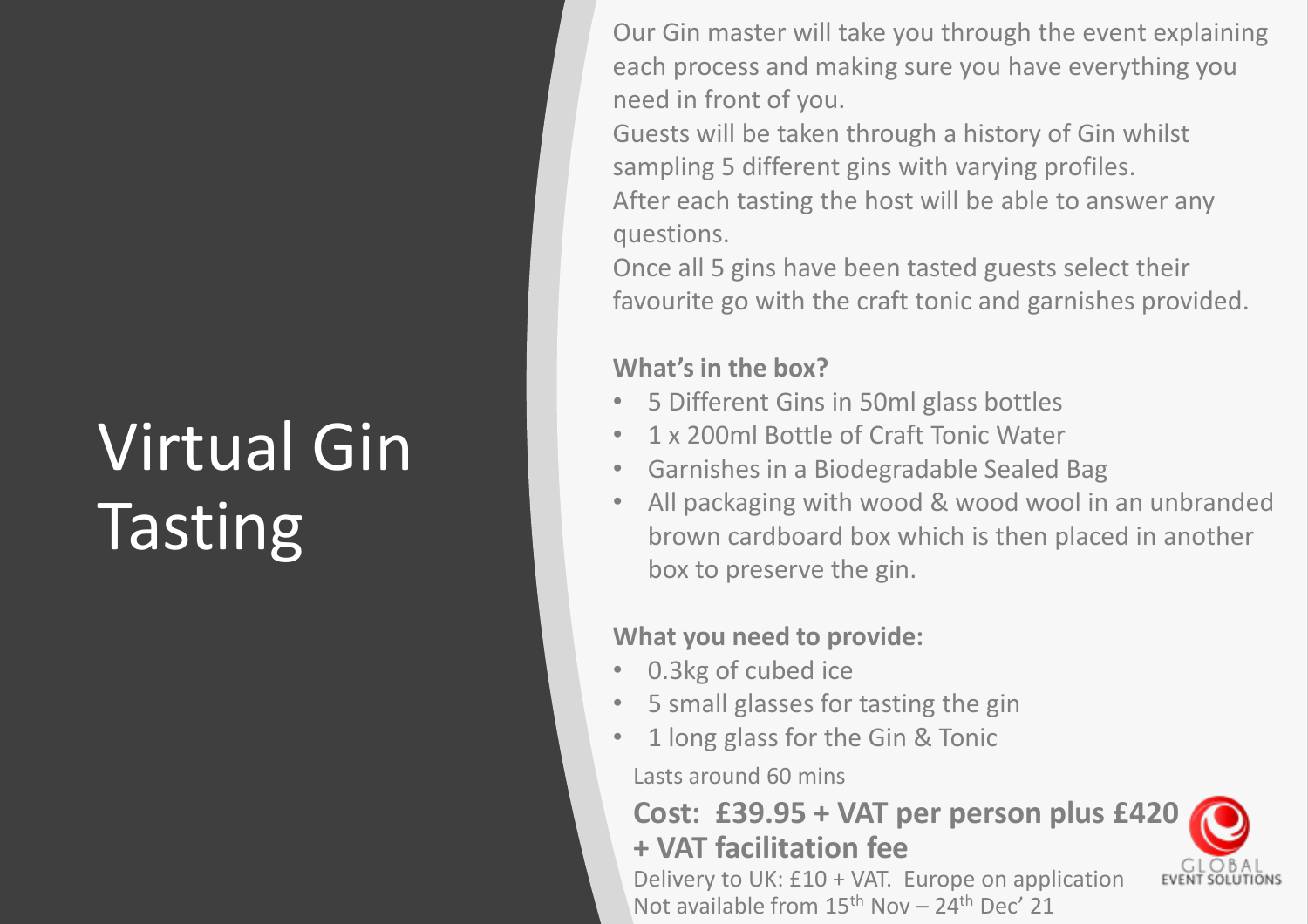## Virtual Whisky **Tasting**

Our Whisky master will take you through the event explaining each process and making sure you have everything you need in front of you.

Guests will be taken through the 5 different Whiskies with the host explaining the production techniques and the characteristics of each Whisky.

After each tasting the host will be able to answer any questions.

An added option would be small luxury snacks, which pair with each whisky. The host will be able to explain why each snack pairs so well.

#### **What's in the box?**

- 5 Different Gins in 50ml glass bottles
- All packaging with wood & wood wool in an unbranded brown cardboard box which is then placed in another box to preserve the whiskies
- **Optional Extra @ £18 + VAT:** 5 different snacks to pair with the whiskies, these are dark chocolate, truffles, dried meats, fudge & dried fruits **What you need to provide:**
- 5 small glasses for tasting the Whisky

Lasts around 60 mins

#### **Cost: £49.95 + VAT per person plus £420 + VAT facilitation fee**

Delivery to UK: £10 + VAT. Europe on application Not available from  $15<sup>th</sup>$  Nov - 24<sup>th</sup> Dec' 21

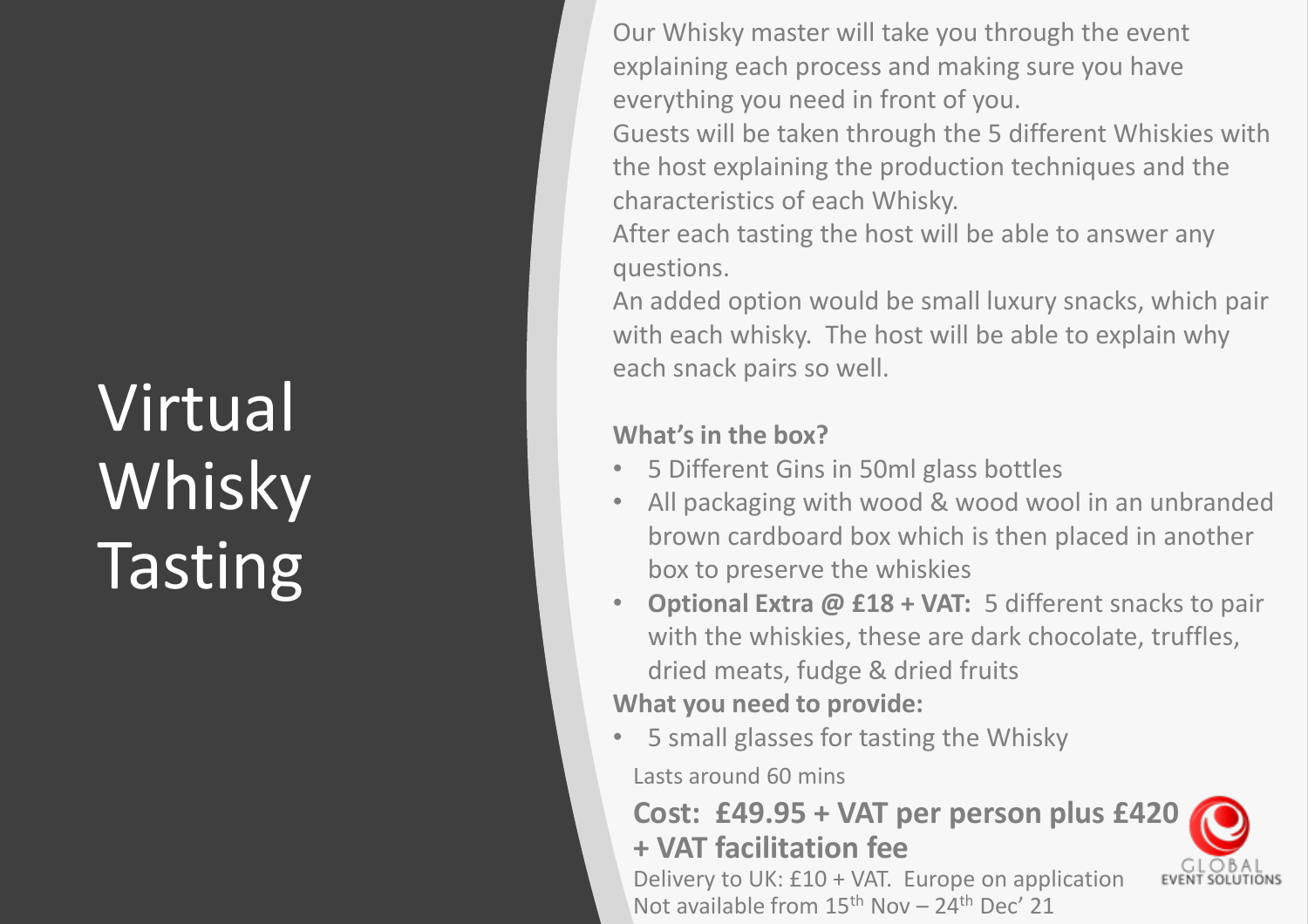### Virtual Beer **Tasting**

Our Beer host will take you through the event explaining each process and making sure you have everything you need in front of you.

Guests will be taken through the 3 different Beers with the host explaining the production techniques and the characteristics of each Beer.

With each beer, the host will pair it with a small snack of either cheese, peanuts or chocolate.

#### **What's in the box?**

- 3 Different Craft Beers, 1 x lager, 1 x IPA, 1 x Imperial Stout
- 3 Different snacks to pair with the beers: chocolate, peanuts & cheese.
- All packaging with wood & wood wool in an unbranded brown cardboard box which is then placed in another box to preserve the beers.

**What you need to provide:**

• 3 glasses for tasting the Beer

Lasts around 60 mins

**Cost: £41.95 + VAT per person plus £420 + VAT facilitation fee** 

Delivery to UK: £10 + VAT. Europe on application Not available from  $15<sup>th</sup>$  Nov – 24<sup>th</sup> Dec' 21

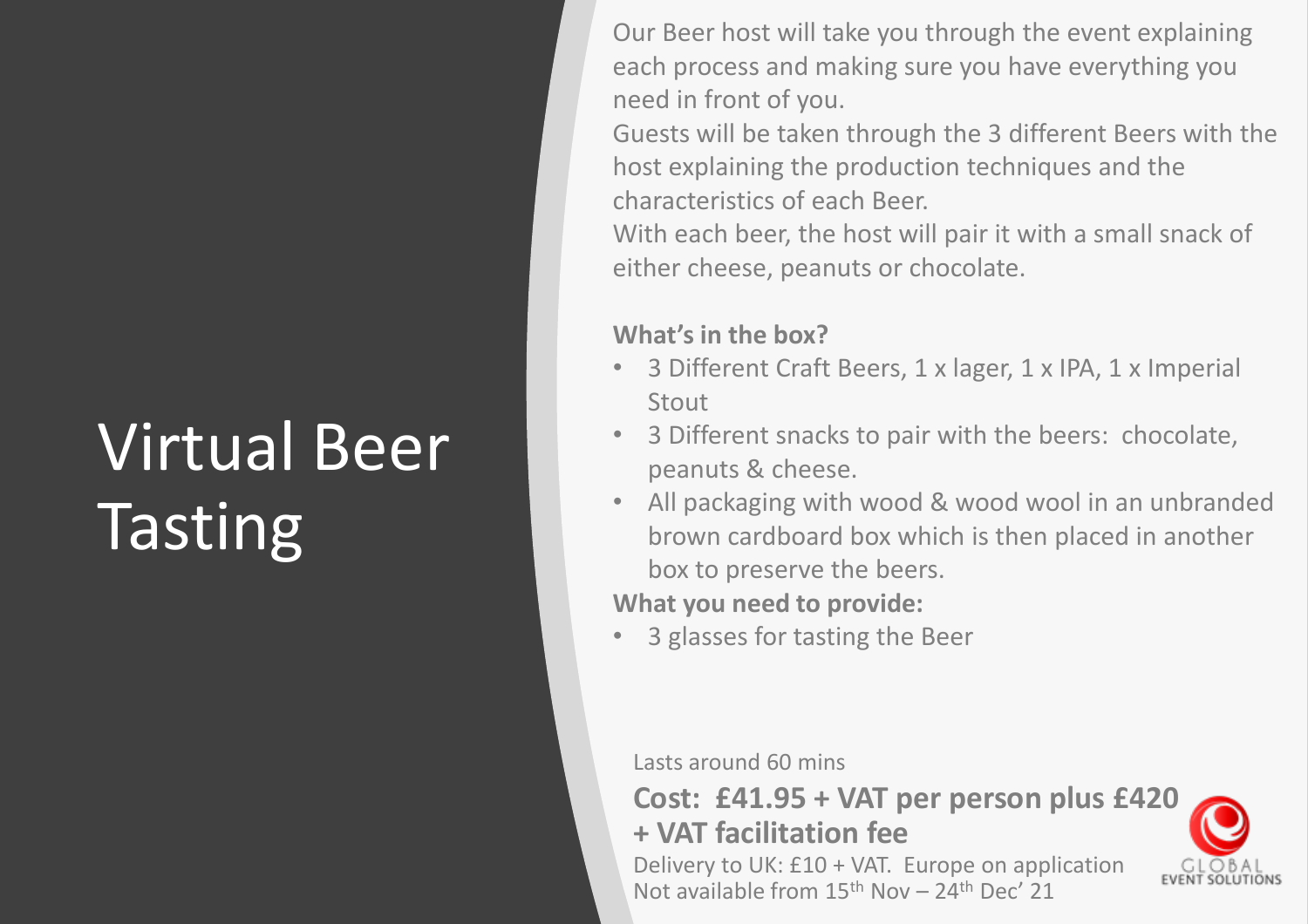## Virtual Wine **Tasting**

Our Wine tutor will guide the attendees through the different grape varieties in the bottles they have, showing them the characteristics and discussing the differences in the grapes of the same variety grown in different parts of the world.

Guests will learn how to recognise a grape through smell and taste and the principles of pairing with food.

#### **What's in the box?**

- 6 x 187ml bottles of wine
- White: 1 x Italian Pinot Grigio, 1 x Australian Chardonnay, 1 x New Zealand Sauvignon Blanc
- Red: 1 x French Merlot, 1 x Rioja, 1 x Argentinian Malbec
- All packaged with wood wool in a presentation box and then placed in a mailing bag to preserve the box.

#### **What you need to provide:**

- Ideally 6 wine glasses (or 2 if you rinse in between)
- Lasts around 60 mins • Fridge to chill white wine for 2-3 hrs prior to event

#### **Cost: £35.95 + VAT per person plus £420 + VAT facilitation fee**

Delivery to UK: £10 + VAT. Europe on application Not available from  $15<sup>th</sup>$  Nov – 24<sup>th</sup> Dec' 21

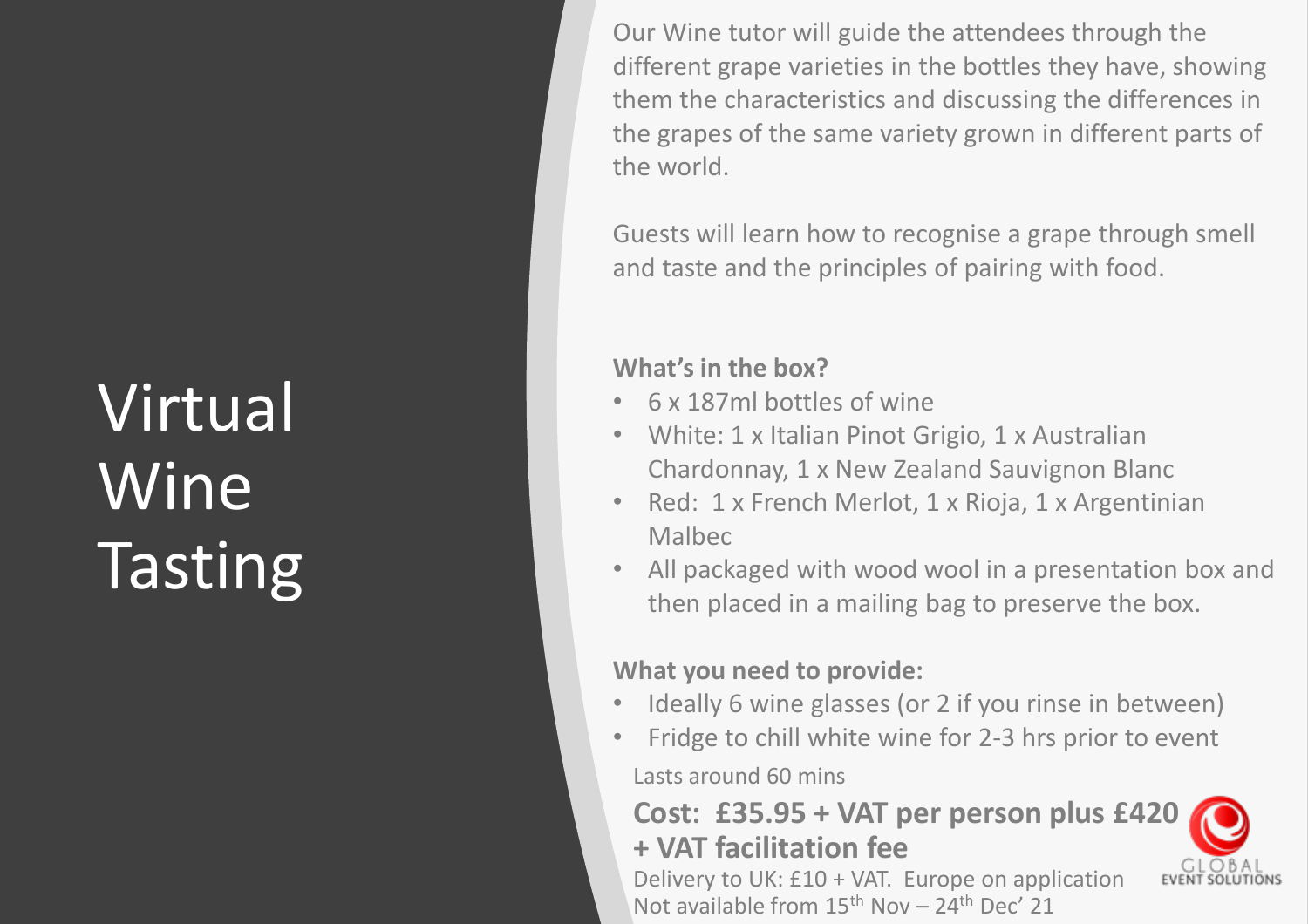Virtual Christmas Wine& Cheese **Tasting** 

Our Wine & Cheese expert will guide the attendees through how to taste the wine with the cheese and talk about how the flavour profiles work together

Guests will learn how to recognise a grape through smell and taste and the principles of pairing with cheese.

#### **What's in the box?**

- 4 x 187ml bottles of wine
- White: 1 x Australian Chardonnay, 1 x New Zealand Sauvignon Blanc
- Red: 1 x Rioja, 1 x Argentinian Malbec
- 4 x Cheeses: Goats Cheese, Jarlsberg, Manchego & Mature Cheddar
- All packaged with wood wool in a presentation box and then placed in a mailing bag to preserve the box.

#### **What you need to provide:**

- Ideally 4 wine glasses
- Fridge to chill white wine for 2-3 hrs prior to event
- A knife & plate or cheese board

#### Lasts around 60 mins

#### **Cost: £49.95 + VAT per person plus £420 + VAT facilitation fee**  Delivery to UK: £10 + VAT. Europe on application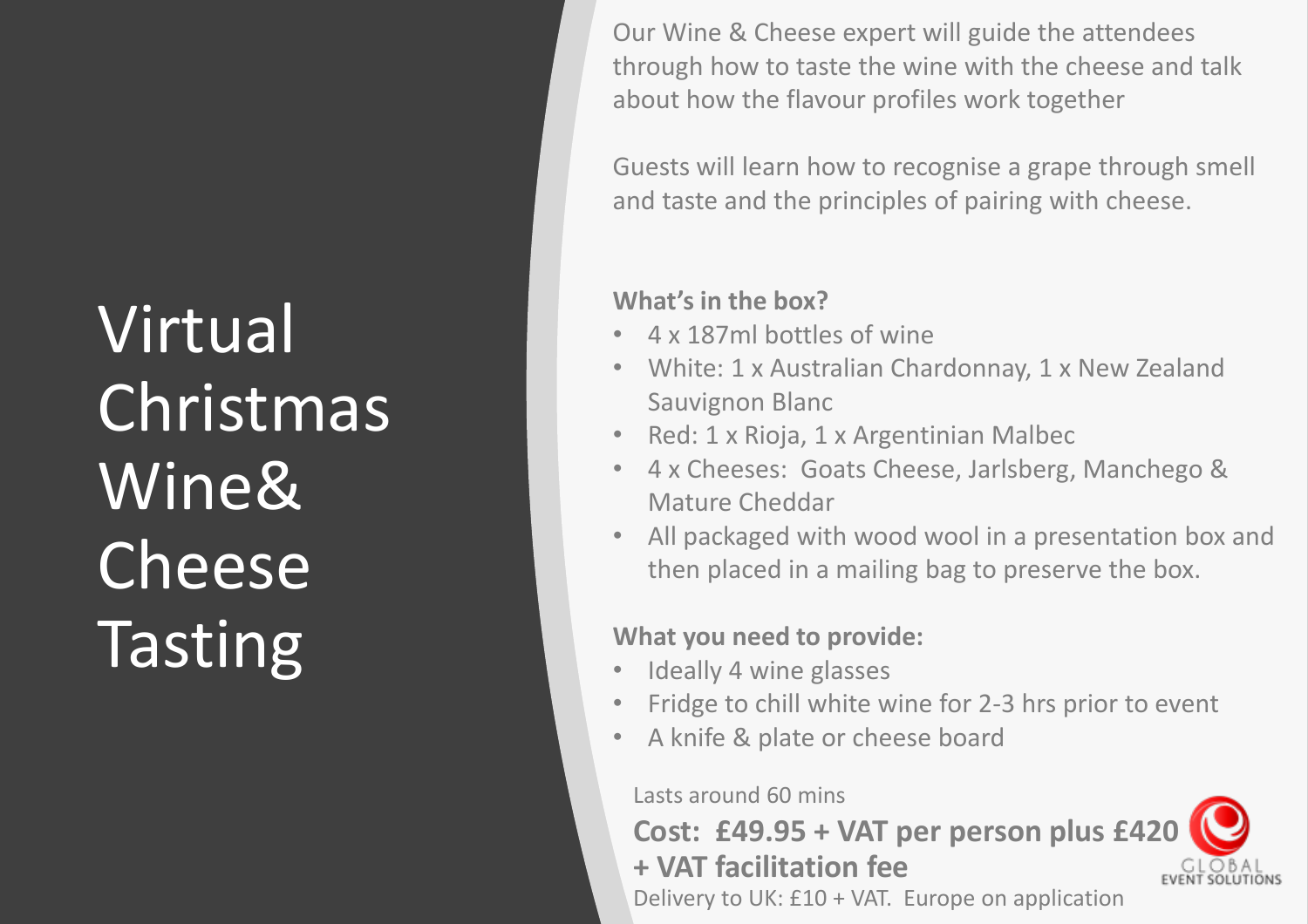## Flavour Explorer Sensory Challenge

The Flavour Explorer Session is a live session curated from our Lick Me Lab. Each participant has a taste box delivered to their homes ready for the session and each box has 15 taster packs containing various ingredients, flavours and experiments that we use to build their flavour profile. This includes for example:

- 5 key tastes
- 1 Supertaster test
- 1 magical milkshake powder
- 1 flavour tripping sweet silencer
- 1evaporated snack.

During the live session, we explore the 5 senses (taste, scent, touch, smell and sight), tasting things and trying experiments and performing little flavour magic tricks along the way. Through this we build up your own personal flavour profile, to help you better understand what type of foods work best for you!

Lasts around 60 mins

**Cost: £41 + VAT per person** NB: Minimum Numbers 40. UK Delivery included

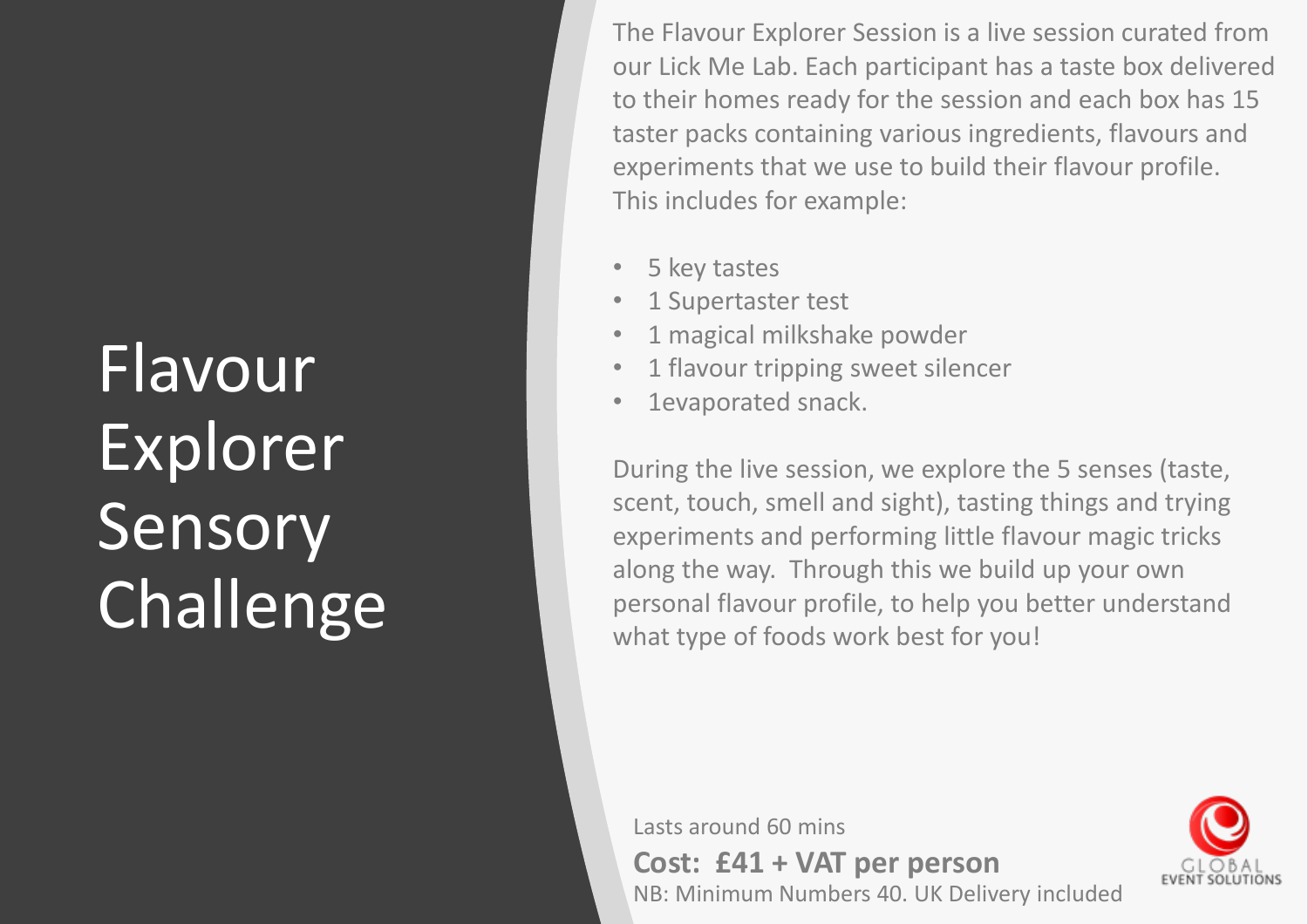### Virtual **Chocolate** Challenge

We're bringing you a fabulous way to connect with your team in lockdown! We've created a delicious team building activity that will be sure to create lasting memories, bond your team and heighten everyone's spirits. For an hour you and your team will be entertained by our charismatic Chocolatier, learn new chocolate skills and make the most delicious fresh cream truffles anyone's ever tasted – all from the comfort of everyone's kitchen. It's remote working at its best!

Delicious fresh cream truffles, including our Isolation Creations…

•The **'I'm Losing my Marbles'** – a delicious dark chocolate truffle, marbled with milk chocolate and finished off with a dash of white chocolate flakes. •The **'Honey I'm Still at Home'** – an indulgent milk chocolate truffle, with a honeycomb surprise. •The **'I'm Going Coconutty'** – a yummy dark chocolate truffle, rolled in coconut and finished with a sprinkling of raspberry dust.

Lasts around 60 mins. Available for 12-300 guests **Cost: £38 + VAT per person** UK Delivery included. Add a Chocolate Martini for £12 + VAT

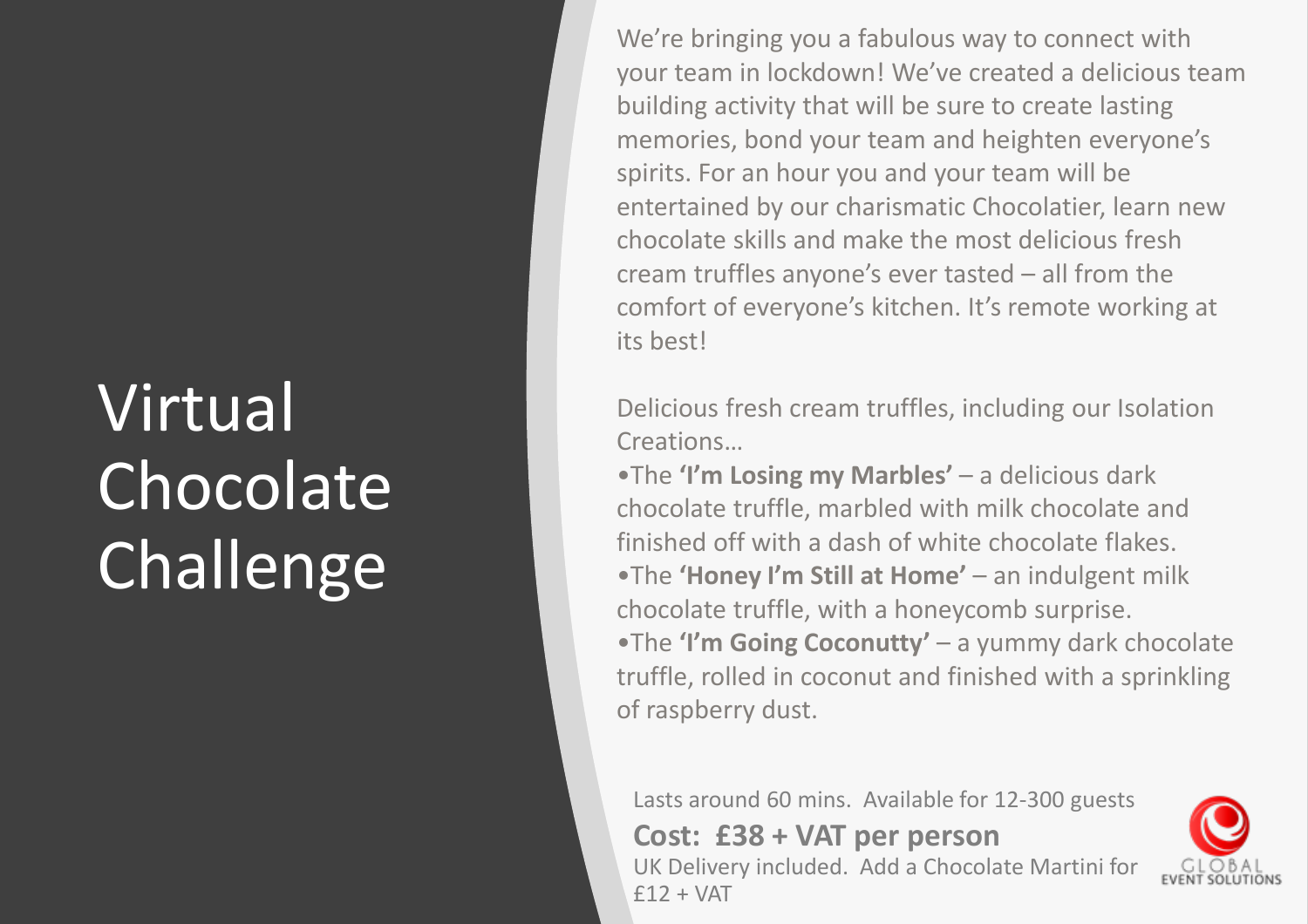### Premium Virtual Wine & Cheese **Tasting**

This fun, online tasting showcases the finest British cheeses and matching international wines in a humourfilled show. Inspired by cheesemaker and wine expert Francis Gimblett's 100 Cheesemakers in 100 Days road trip and forthcoming book, Gimblett's Guide to the Best of British Cheese, the experience is as engaging as being in the same room.

Our team will provide the entertainment as well as the logistics to support your remotely-hosted event. In the interactive show guests learn how to detect milk type, age and production method of 6 of the finest artisan cheeses, as well as grape types, region and quality of 6 international wines. The event begins with light-hearted instruction on tasting, then guests deduce the answers set on the tasting charts in small groups, promoting interaction.

The event also covers essential cheese and wine tips covering aspects of buying, storage and service, as well as food and wine matching.

Guests can pose questions, interact in quick-fire quizzes based on the introduction and win prizes.

Lasts up to 90 mins

#### **Cost: £48 + VAT per person plus Live Expert Host Fee from £1,100 + VAT**

NB: Premium Wine & Cheese Option @ £75 + VAT To remove Cheese deduct £8 + VAT pp UK Delivery included

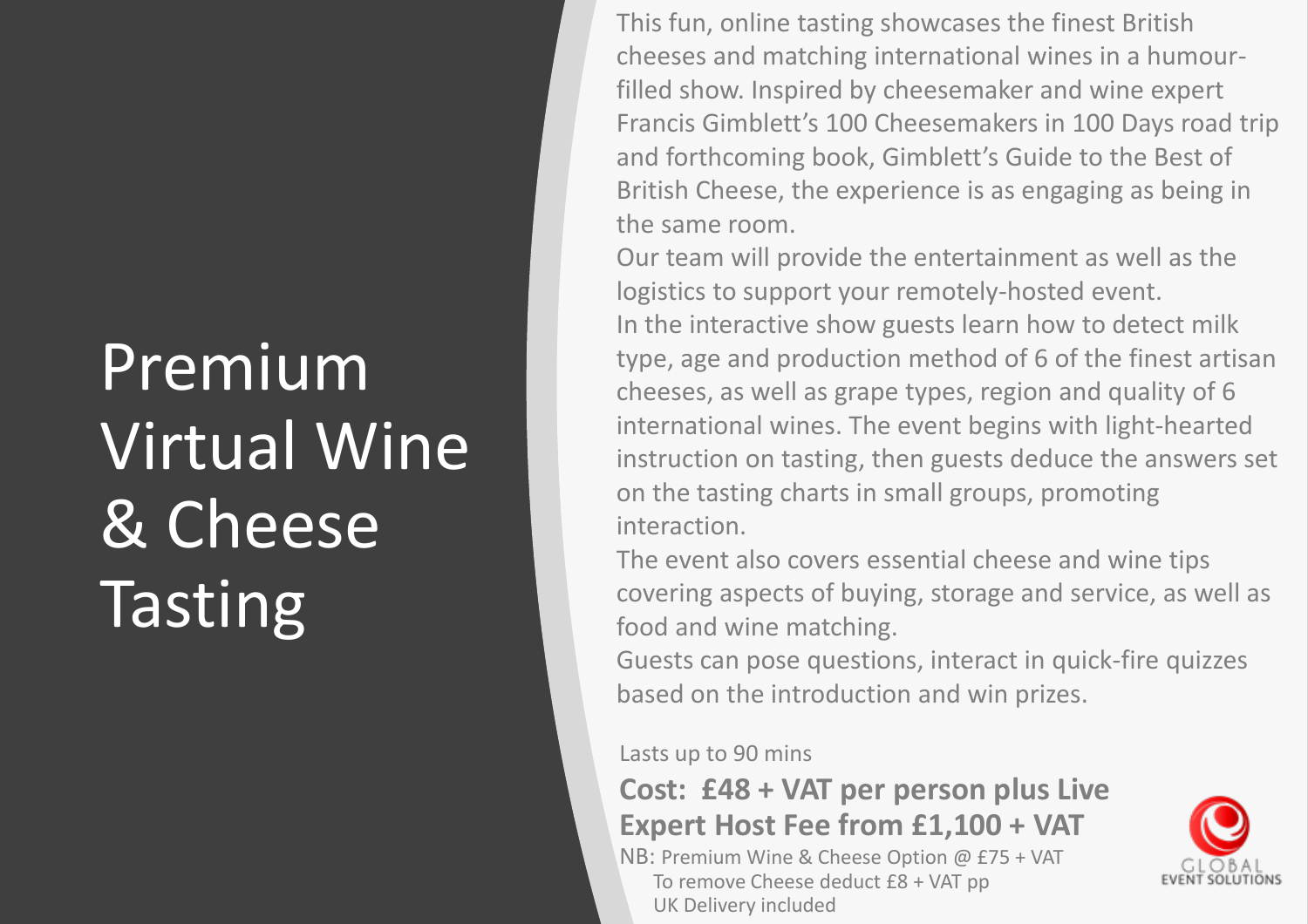## Premium Virtual Ale & Cheese **Masterclass**

A fun and fast-paced beer tasting and challenge using 6 real ales from the finest of the country's breweries.

Whether beer drinkers or not, this event holds guests enthralled from the outset using a combination of skill development, competition and humour. With a blend of stand-up and instruction, guests are led on a journey of their palates before detecting a range of elements in each of the 6 beers, as well as taking part in quizzes and other fun and interactive segments.

In the twenty years we have been hosting beer events, they have kept up with the rapid development of the real ale movement and have visited all, and even worked at some, of the breweries from which we buy.

In the interactive show guests also learn how to detect milk type, age and production method of 6 of the finest artisan cheeses.

Lasts up to 90 mins

**Cost: £48 + VAT per person plus Live Expert Host Fee from £1,100 + VAT** NB: To remove Cheese deduct £8 + VAT pp UK Delivery included

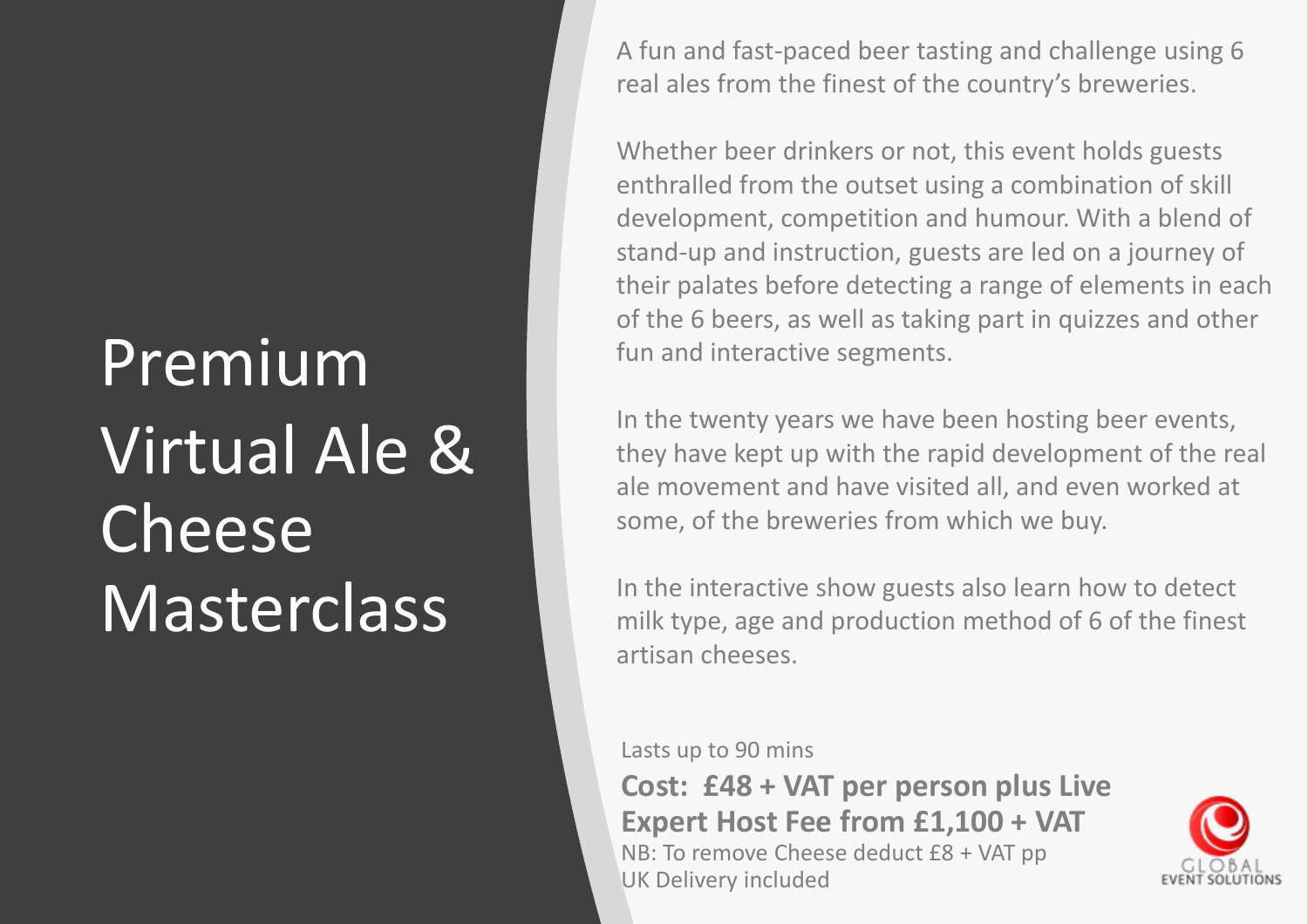## Premium Virtual Whisky & Cheese **Masterclass**

A fun and interactive whisky and cheese masterclass tasting with competitive elements and a healthy dram of humour.

This tasting is not just for the whisky buff or even those partial to it. It's an experience that engages all equally, as your expert host gives guests pointers on how to spot region, cask type and age, before they compete in a fun challenge using a range of 6 premium and rare single malts.

Your expert host, courtesy of a familial connection with the Highlands and a passion for the subject that has taken him to most of Scotland's malt whisky distilleries, hosts the tasting with a trademark blend of improvisation, humour and knowledge.

In the interactive show guests also learn how to detect milk type, age and production method of 6 of the finest artisan cheeses.

Lasts up to 90 mins

**Cost: £48 + VAT per person plus £1,580 + VAT Live Expert Host Fee** NB: To remove Cheese deduct £8 + VAT pp UK Delivery included